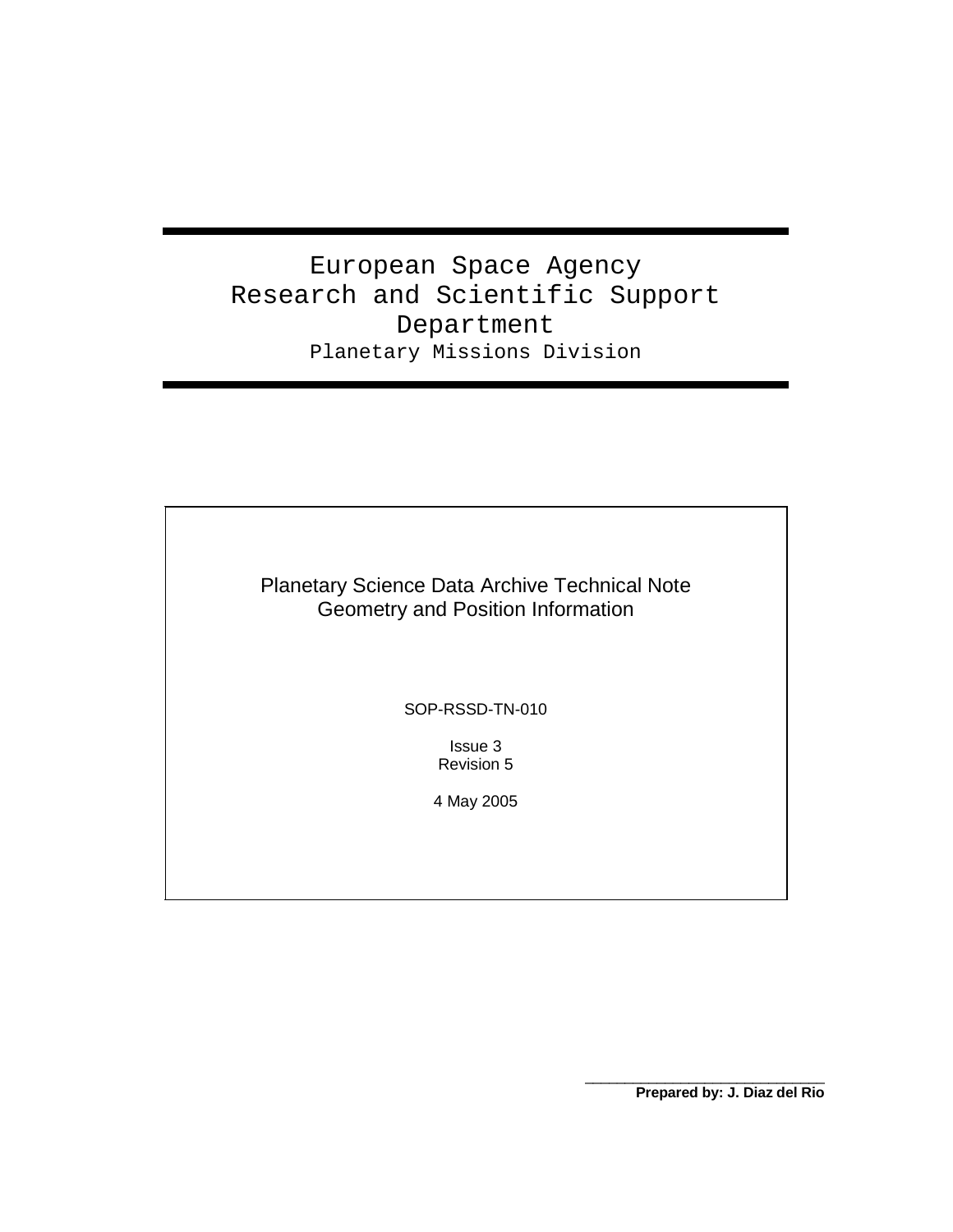

this page intentionally left blank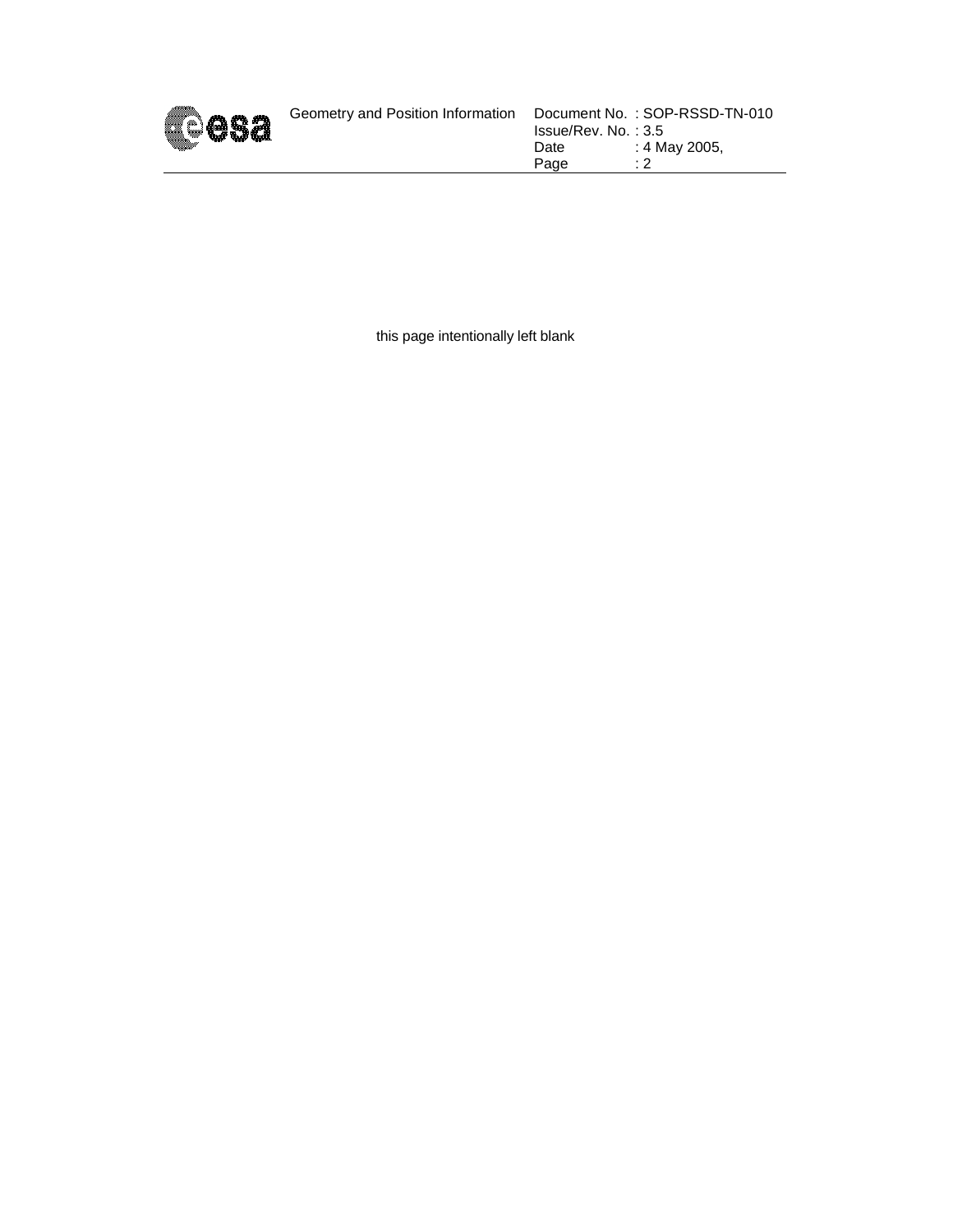

Geometry and Position Information Document No.

Issue/Rev. No. Date Page : SOP-RSSD-TN-010 : 3.5 : 4 May 2005, : 3

#### **CHANGE RECORD SHEET**

| <b>Date</b> | lss.           | Rev.           | <b>Description/Authority</b>                                                                                                                                                                                                                                                                                                                                                                                                                                                                                               |  |
|-------------|----------------|----------------|----------------------------------------------------------------------------------------------------------------------------------------------------------------------------------------------------------------------------------------------------------------------------------------------------------------------------------------------------------------------------------------------------------------------------------------------------------------------------------------------------------------------------|--|
| 2 Dec 2002  | Draft          | 01             | First draft in excel spreadsheet                                                                                                                                                                                                                                                                                                                                                                                                                                                                                           |  |
| 5 Dec 2002  | Draft          | 02             | Revised version                                                                                                                                                                                                                                                                                                                                                                                                                                                                                                            |  |
| 21 Feb 2003 | $\mathbf{1}$   | $\Omega$       | Merge of geometry and positional information into one table, deleted all ranking<br>information from the instrument team. Added 4 keywords proposed by OMEGA:<br>MINIMUM_LATITUDE,<br>MAXIMUM LATIDUE,<br>EASTERNMOST LATITUDE.<br>WESTERNMOST_LATITUDE                                                                                                                                                                                                                                                                    |  |
| 19 Mar 2003 | $\mathbf{1}$   | 1              | Moved excel file into word file, created doc number                                                                                                                                                                                                                                                                                                                                                                                                                                                                        |  |
| 10 Jul 2003 | $\overline{2}$ |                | Inclusion of all the new definitions and the new division of the geometry and positional<br>parameters defined in the 7 <sup>th</sup> DAWG, 20 <sup>th</sup> & 21 <sup>st</sup> , May 2003. Distribution of the<br>keywords in four groups and restructuration of the document.                                                                                                                                                                                                                                            |  |
| 22 Jul 2003 | $\overline{2}$ | 1              | Corrections for ambiguous definitions in some keywords.                                                                                                                                                                                                                                                                                                                                                                                                                                                                    |  |
| 22 Oct 2003 | 2              | $\overline{2}$ | Inclusion of the PDS required keywords that must be in the Geometry Index File.<br>Filename scheme for these files related with the RELEASE Object concept.                                                                                                                                                                                                                                                                                                                                                                |  |
| 13 Apr 2004 | 3              | $\mathbf 0$    | Inclusion of the PSA Index definition concept. Redefinition of all instrument-related<br>parameters to be usable by all the planetary mission's teams with the same meaning<br>(when applicable). Reformatting of tables and inclusion of parameter's format and<br>applicable values.                                                                                                                                                                                                                                     |  |
| 20 Sep 2004 | 3              | 1              | Discussion about the sampling frequency and the Geometry's Data Set description.<br>Clarification of open points pointed out by ASPERA team.                                                                                                                                                                                                                                                                                                                                                                               |  |
| 27 Sep 2004 | 3              | $\overline{2}$ | Discussion about the centre of a "line".<br>Update of the longitude ranges from [-180,180] to [0,360] where required.<br>Update the remark fields of several keywords as all longitude related ones, and<br>and<br>SUB_SOLAR_AZIMUTH_ANGLE.<br>Updates and corrections in the File Naming Scheme chapter, Geometry Index Label<br>Format and Geometry Index Table Format chapters and in the Release/Revision<br>Concept and Geometry Index File chapter.<br>Correction in the 'Formation Rule' of PATH_NAME data element. |  |
| 08 Sep 2004 | 3              | 3              | Discussion REFERENCE_TARGET_NAME and TARGET_NAME.<br>Update of File Name Scheme based on RELEASE/REVISION concept and on a Data<br>Set Delivery.<br>Update of maximum length of all LONGITUDE related keywords, all S/C state vector<br>related keywords and all Azimuth Angle related keywords.                                                                                                                                                                                                                           |  |
| 09 Nov 2004 | 3              | 4              | Increase of CENTER_LATITUDE and CENTER_LONGITUDE resolution from 3 to 5<br>decimal digits.<br>Clarification of "left-hand" and "right-hand" points definition and center point definition.<br>Definitions of N, I, START POINT, END POINT and CENTER in the chapter 4.                                                                                                                                                                                                                                                     |  |
| 27 Apr 2005 | 3              | 5              | New column in the Geometry Index File: TARGET_NAME. Discussion about the use of<br>the REFERENCE TARGET NAME.<br>Open Issue 09-Nov-2004 Closed.<br>Discussion about the number of Geometry Index Files to be provided to PSA per data<br>set.<br>Clarification on the use of RELEASE_ID, REVISION_ID and CHANGE_MODE in the<br>Geometry Index Table.<br>Chapter 2. Coordinate Systems and Cartographic Standards included.                                                                                                 |  |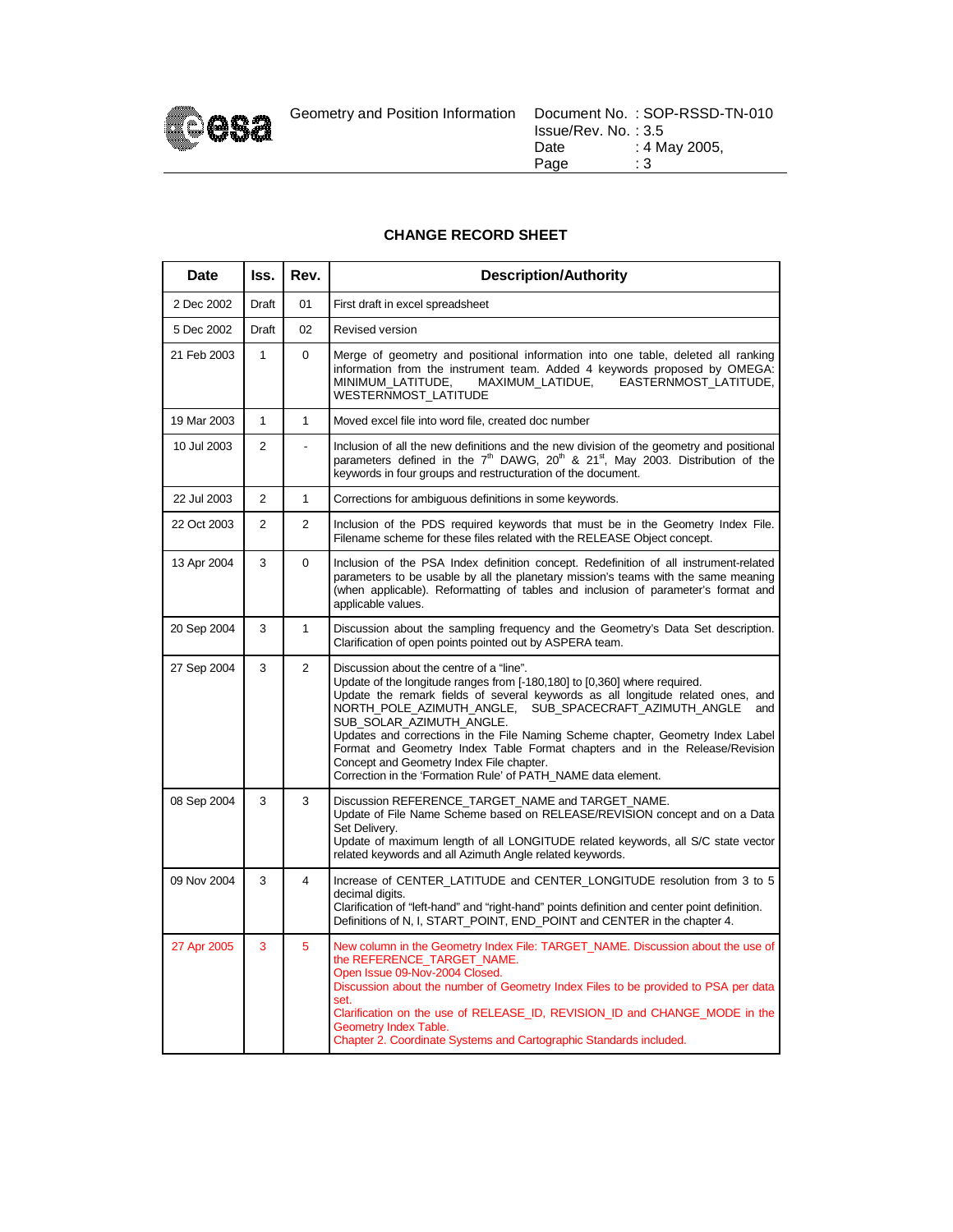

#### **DISTRIBUTION LIST**

| <b>Recipient</b> | <b>Experiment</b>     | <b>Recipient</b> | Organisation   |
|------------------|-----------------------|------------------|----------------|
| Duxbury, T.      | <b>IDS</b>            | Bibring, J. P.   |                |
| Guiness, E.      | PDS Geoscience        | Neukum, G.       | <b>HRSC</b>    |
| Jaumann, M.      | <b>HRSC</b>           | Bertaux, J. L.   |                |
| Martin, P.       | MEX-PST               | Paetzold, V.     | <b>MaRS</b>    |
| Seu, R.          | <b>MARSIS</b>         | Formissano, A.   | <b>PFS</b>     |
|                  |                       | Picardi, G.      | <b>MARSIS</b>  |
|                  |                       | Pillinger, C.    |                |
|                  |                       |                  |                |
|                  |                       | Chicarro, A.     | MEX-PST        |
|                  |                       | Martin, P.       | <b>MEX-PST</b> |
|                  |                       | Ocampo, A.       | <b>MEX-PST</b> |
| Maturilli, A.    | <b>PFS</b> Archive    | Koschny, D.      | <b>MEX-PST</b> |
| Fels, M.         | <b>MaRS</b>           | Zender, J.       | <b>MEX-PST</b> |
| Carone, L.       | MaRS                  | Diaz del Rio, J. | <b>MEX-PST</b> |
| Stanzel, C.      | MaRS                  |                  |                |
| Reberac, A.      | <b>SPICAM Archive</b> |                  |                |
| Roatsch, T.      | <b>HRSC Archive</b>   |                  |                |
| Alanis, R.       | <b>HRSC Archive</b>   |                  |                |
| Jeffers, S.      | <b>ASPERA Archive</b> |                  |                |
| Orosei, R.       | <b>MARSIS Archive</b> |                  |                |
| Plautt, J.       | <b>MARSIS Archive</b> |                  |                |
| Huff, R.         | MARSIS Ionos. Archive |                  |                |
| Gondet, B.       | <b>OMEGA Archive</b>  |                  |                |
| Langevin, Y.     | <b>OMEGA Archive</b>  |                  |                |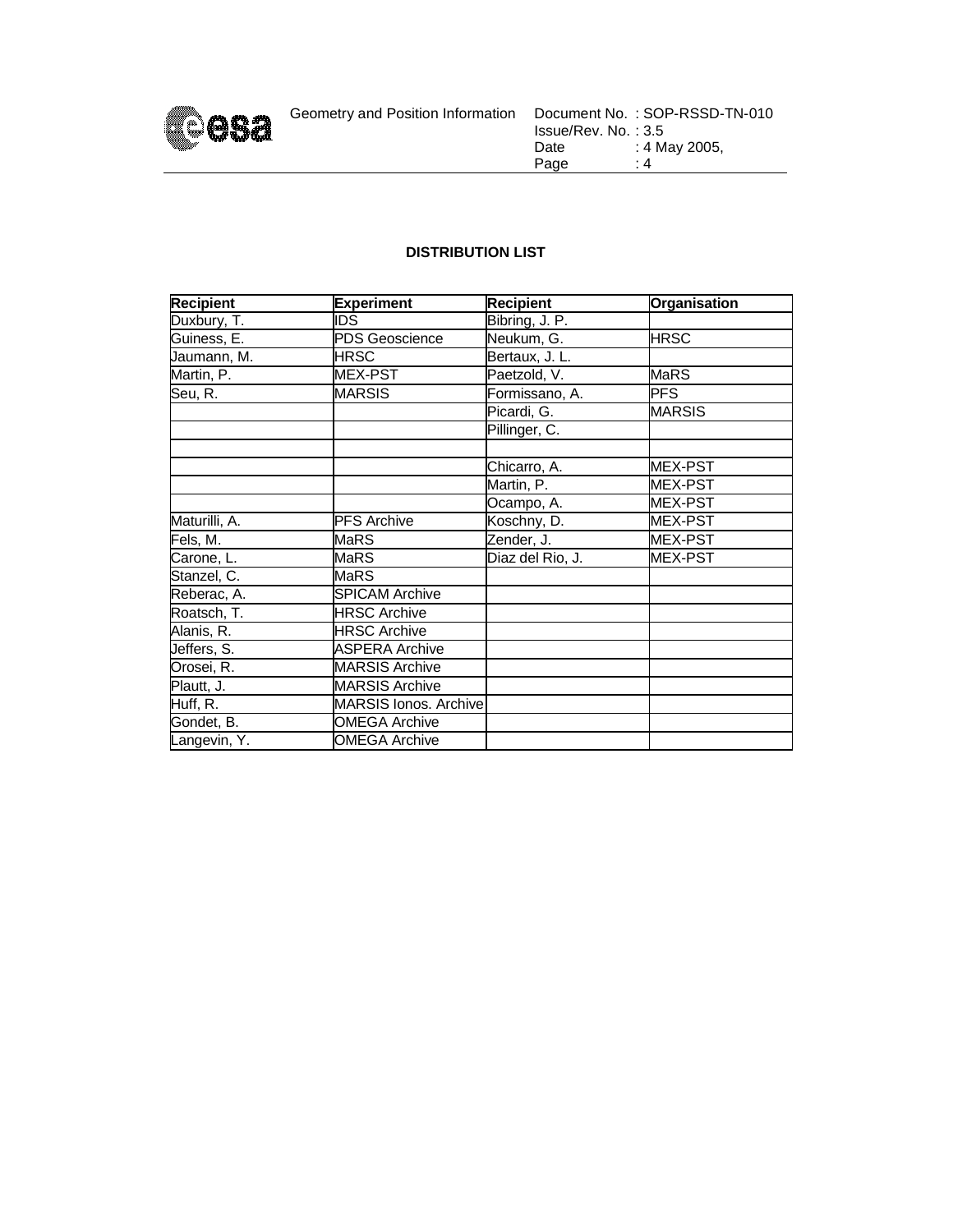

|                      | Document No.: SOP-RSSD-TN-010 |
|----------------------|-------------------------------|
| Issue/Rev. No. : 3.5 |                               |
| Date                 | : 4 May 2005,                 |
| Page                 | : 5                           |

#### **Open Issues**

| Date               | <b>Description</b>                                                                                                                                                                                                                                                   |
|--------------------|----------------------------------------------------------------------------------------------------------------------------------------------------------------------------------------------------------------------------------------------------------------------|
| <u>19-Nov-2004</u> | How to deal with Geometry Index files for data sets with several targets, i.e. a<br>data set containing data products for Mars, Phobos and Deimos. In the current<br>approach, Phobos and Deimos data products will not be referenced in the<br>Geometry Index File. |
| 04 May 2005        | Geometry Index describing LIMB Observations. How should we handle this<br>kind of observations?                                                                                                                                                                      |
|                    |                                                                                                                                                                                                                                                                      |
|                    |                                                                                                                                                                                                                                                                      |
|                    |                                                                                                                                                                                                                                                                      |
|                    |                                                                                                                                                                                                                                                                      |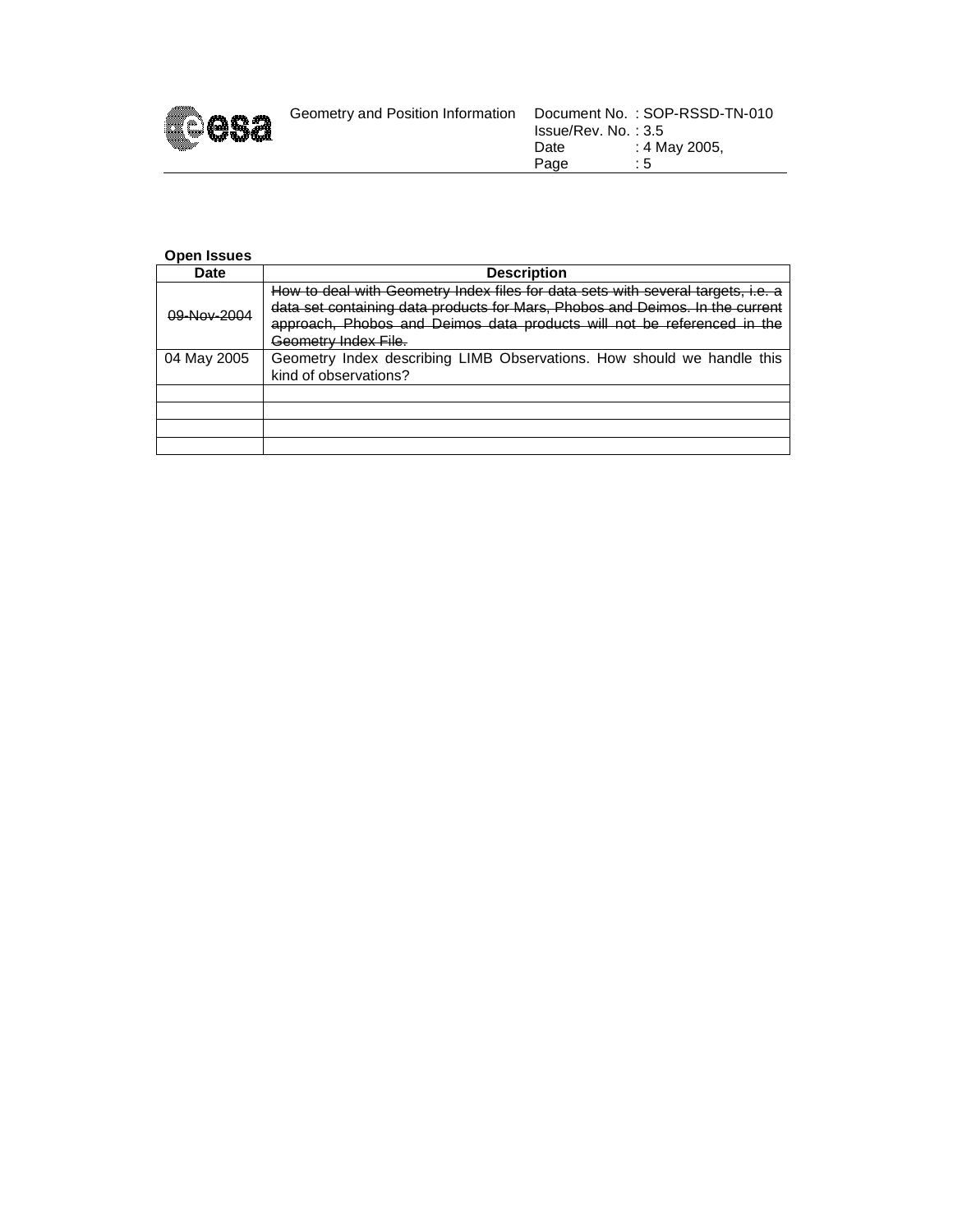

| 1            |                                                        |
|--------------|--------------------------------------------------------|
| 1.1          |                                                        |
| 1.2          |                                                        |
| 1.3          |                                                        |
| 1.4          |                                                        |
| 1.5          |                                                        |
| $\mathbf{2}$ | <b>COORDINATE SYSTEMS AND CARTOGRAPHIC STANDARDS 9</b> |
| 2.1          |                                                        |
| 2.2          |                                                        |
| 2.3          |                                                        |
| 3            |                                                        |
| 3.1          |                                                        |
| 3.2          |                                                        |
| 3.3          |                                                        |
| 3.4          | 3.4.1<br>3.4.2                                         |
| 3.5          |                                                        |
| 3.6<br>3.7   | 3.6.1<br>3.6.2<br>3.6.3                                |
|              | 3.7.1<br>3.7.2                                         |
| 4            | GEOMETRY INDEX FILE PARAMETERS. DEFINITIONS 20         |
| 4.1          |                                                        |
| 4.2          |                                                        |
| 4.3          |                                                        |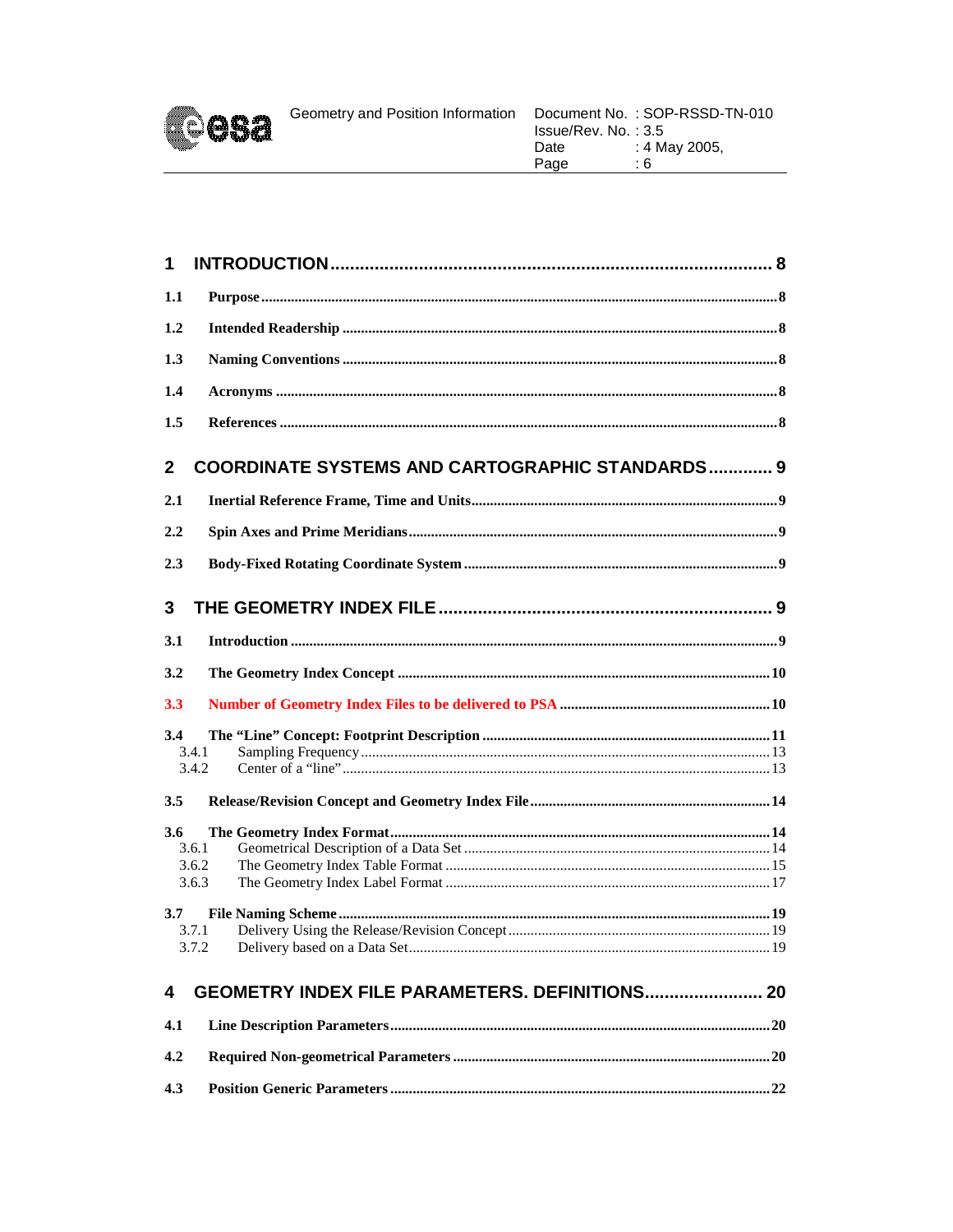

| ation |                      | Document No.: SOP-RSSD-TN-010 |
|-------|----------------------|-------------------------------|
|       | Issue/Rev. No. : 3.5 |                               |
|       | Date                 | : 4 May 2005,                 |
|       | Page                 | . 7                           |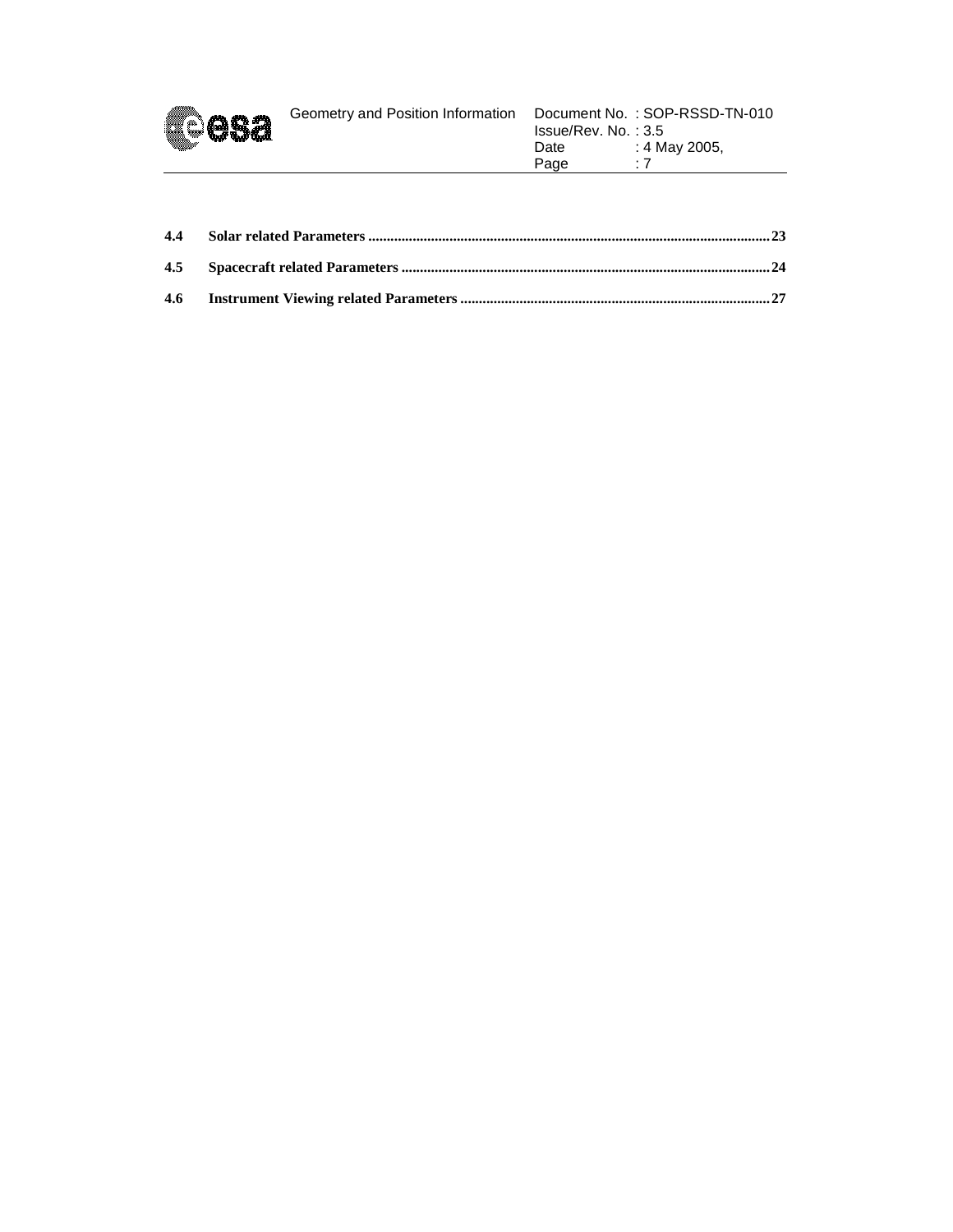| Cosa | Geometry and Position Information | Issue/Rev. No. : 3.5<br>Date<br>Page | Document No.: SOP-RSSD-TN-010<br>:4 May 2005.<br>: 8 |
|------|-----------------------------------|--------------------------------------|------------------------------------------------------|
|      |                                   |                                      |                                                      |

### **1 Introduction**

#### **1.1 Purpose**

The data archiving working group identified the need of one geometry index file per logical archive volume (or per release/revision of a logical archive volume) to collect all the required geometry and position information for each data product within the logical archive volume to preserve the necessary information. This geometry and position information will be described by a set of parameters required in the Geometry Index file. Besides, other PDS keywords must be also included in this index file to supply additional information about the data product. The collection of this information outside the data products allows easier updating of the values.

The teams are encouraged to use the appropriate keywords in the label of the data products, but noting in a PDS standard comment that the given information may be updated in the geometry index file.

This document describes the concept, purpose and format of the geometry index file, giving some guidelines for its implementation, as well as a detailed description of all the parameters required to allow future users of the PSA to query and identify data products of interest.

### **1.2 Intended Readership**

- Experimenter archive working group members.
- Inter-disciplinary scientists.
- PSA Development Team.

### **1.3 Naming Conventions**

None

### **1.4 Acronyms**

- IAU, International Astronomical Union
- PSA, Planetary Science Data Archive
- PDS, Planetary Data System
- SI, International Standard for Units

#### **1.5 References**

- [1] Planetary Science Archive. Experiment Data Release Concept. Technical Proposal SOP-RSSD-TN-015
- [2] Planetary Data System Standards Reference. October 12, 2002. Version 3.5 Jet Propulsion Laboratory. California Institute of Technology. Pasadena, California.
- [3] ESA Planetary Missions Science Archive (PSA). User Requirements Document (URD). SOP-RSSD-RS-006
- [4] Report of the IAU/IAG Working Group on Cartographic Coordinates and Rotational Elements of the Planets and Satellites: 2000," Sheidelmann et al., Celestial Mechanics, 2000.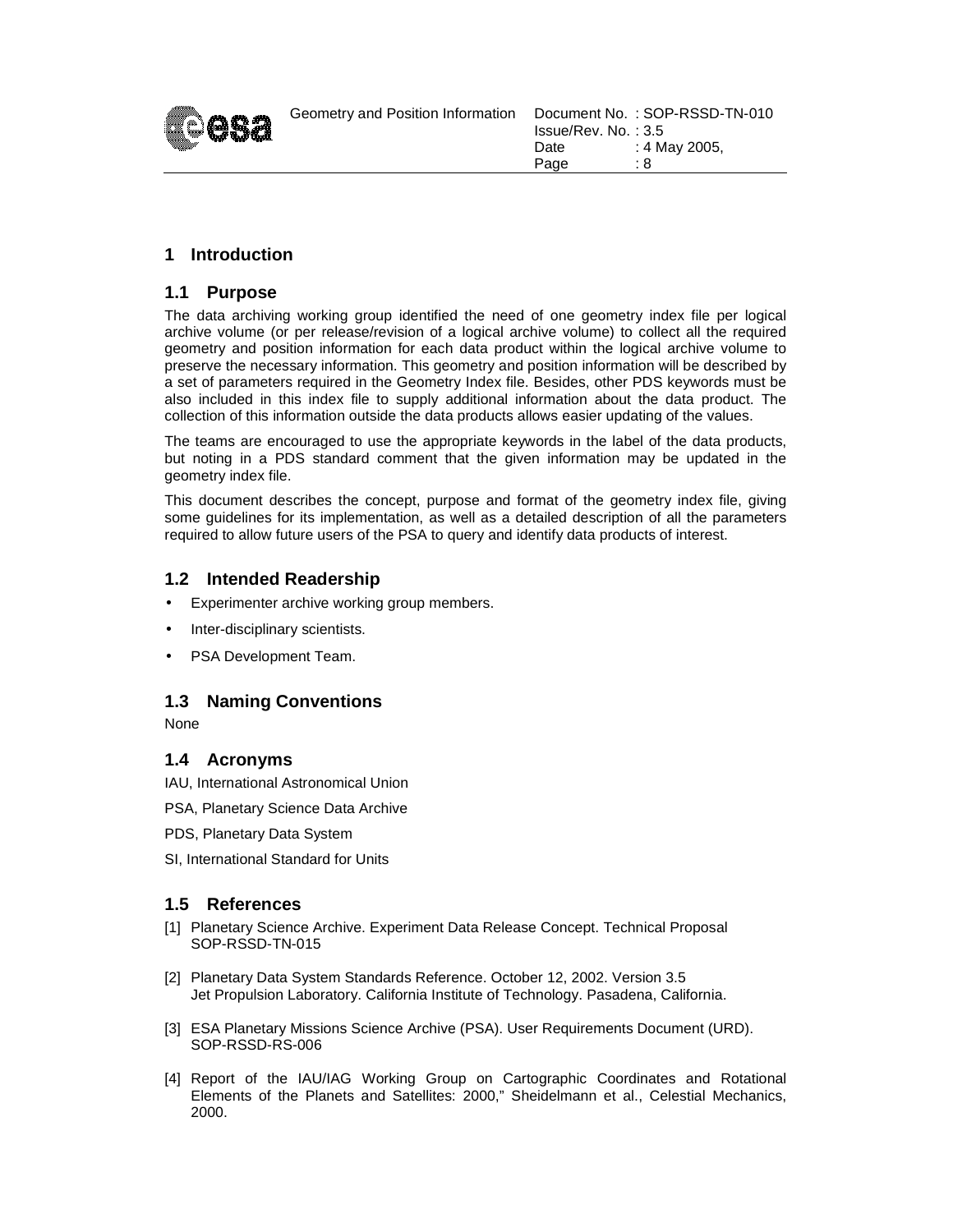

### **2 Coordinate Systems and Cartographic Standards**

The following cartographic standards are used in the generation of the Geometry Index files (For further information please refer to [4]):

### **2.1 Inertial Reference Frame, Time and Units**

The Earth Mean Equator and Equinox of Julian Date 2451545.0 (referred to as the J2000 system) is the standard inertial reference frame.

The standard format for time tags is UTC in year, month, day, hour minute and decimal seconds.

The standard units are SI metric units, including decimal degrees.

### **2.2 Spin Axes and Prime Meridians**

The IAU-defined spin axes and prime meridians defined relative to the J2000 inertial reference system are the standard for planets, satellites and asteroids where these parameters are defined.

### **2.3 Body-Fixed Rotating Coordinate System**

The Planetocentric coordinated system is the standard Body-Fixed Rotating Coordinate System. The planetocentric system has an origin at the center of mass of the body. Planetocentric latitude is the angle between the equatorial plane and a vector connecting the point of interest and the origin of the coordinate system. Latitudes are defined as positive in the northern hemisphere of the body, where north is the direction of Earth's angular momentum vector, i.e., pointing toward the north hemisphere of the solar system invariant plane. Longitudes increase toward the east, i.e., counterclockwise with respect to the North pole direction of the invariant plane.

## **3 The Geometry Index File**

### **3.1 Introduction**

Data archiving is one of the important phases of every scientific mission. The access to these data is sometimes complex and time consuming and therefore, ESA has designed a set of online services to help the scientific community to get the required data in a fast and reliable way. Originally it was intended to offer the data sets on physical media, but it became obvious that the scientific exploitation of the planetary data would increase by offering these online services that are provided by the Planetary Missions Science Archive. PSA shall allow multiinstrument searches across scientific disciplines and even between different missions.

A broad range of search possibilities will be offered to the PSA user. A scientist or an instrument team member may search on detailed instrument specific parameters, combining his/her detailed search with a more general query on another instrument of the same mission. But he/she may also combine his/her initial search query with a query on another mission.

The amount of archived data from planetary missions is growing with every new mission and the detailed search is becoming more and more complex, hence there is a need for a reliable filtering engine that reduces the number of data products to be analyzed and searched in detail.

Furthermore, for outstanding planetary missions, we intend to be able to ingest future data sets with minimal database re-engineering and software changes, and that implies a common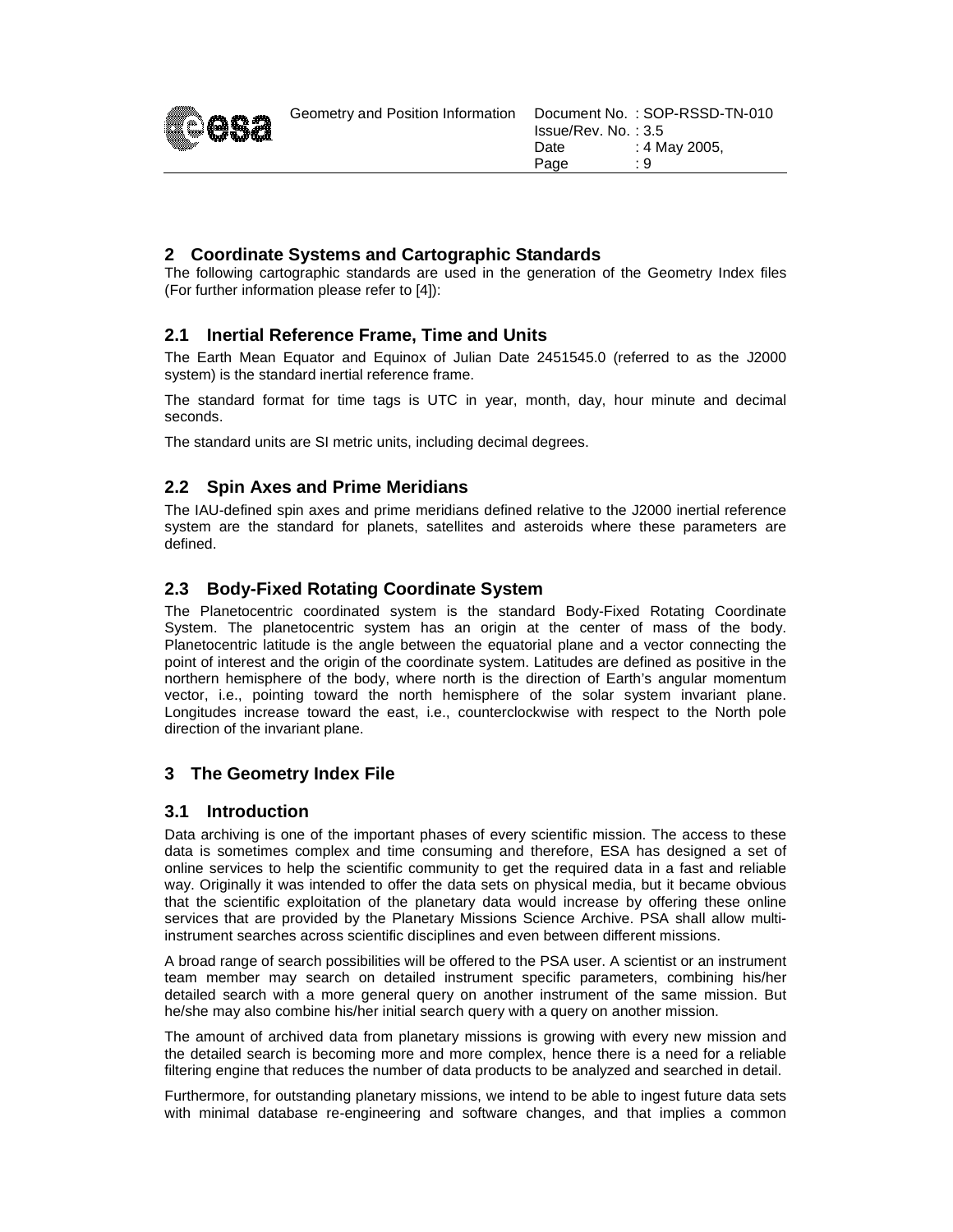

|                      | Document No.: SOP-RSSD-TN-010 |
|----------------------|-------------------------------|
| Issue/Rev. No. : 3.5 |                               |
| Date                 | : 4 May 2005,                 |
| Page                 | : 10                          |

mission independent searchable list of parameters. Each data product within a data set shall be described by these parameters contained in the geometry index file.

## **3.2 The Geometry Index Concept**

Index files in PDS are used to describe the data stored on an archive volume and to point to the data products containing these data. This is to help the end user to locate data of interest. To provide geometry and position information about the data, a geometry index is used. Although the Geometry Index File is for providing geometry and position information, it is meant to locate the data within the data set being an index table, and therefore it shall be placed in the INDEX directory. Moreover, within the PSA, the geometry index files are read by the database software and allow the ingestion of additional searching parameters into the database. For further information about this topic, refer to [1].

Due to the big amount of data stored in a database, and the diversity of them in terms of instruments, targets, missions, geometry conditions…, there is a need for reducing the data to be searched using more specific queries. This is done in the PSA by searching the entire database looking for some general conditions in terms of geometry and position information parameters among others. The geometry and position information parameters for each data product shall be stored in the geometry index file.

Since the first query will be applied to all the data sets the geometry index file shall have a mission and instrument independent format, therefore it is required to have a common set of parameters that can be computed for all missions and all instruments in most of the cases. The geometry index file shall include geometrical and position information to describe the observations/measurements performed by any instrument in any planetary mission at a given time.

In principle it is possible to consider two general types of instruments: those mapping the surface of a body and those that perform space/spacecraft environment measurements. To describe the data products it is needed to "sample" information contained in them, either in terms of "lines" (for mapping instruments) or "points" (for environmental measuring instruments). Hereafter we will refer to these samples as "lines". The index file will be made of one or several lines for each data product and will contain a single physical record for each of the samples ("lines"). The number of lines per data product shall be configurable to allow different accuracy in the description of the different data products of a data set.

The set of parameters that shall be included in the Geometry Index will be described in the following sections. Formatting, file naming conventions, labeling and some additional comments and guidelines will be given in this document as well.

### **3.3 Number of Geometry Index Files to be delivered to PSA**

Data sets may contain data for different targets, such as Earth, Moon, or Mars, Phobos and Deimos. The reference target used to compute spacecraft related parameters might be different between missions, or even between mission phases.

Although PSA has decided to use a single Geometry Index File per reference target (see Chapter 3.7 for the file naming scheme) this file may point to more than a single target. For example, it would be possible to have an Index File with the Earth as Reference Target, indexing data products for both the Earth and the Moon. Another example would be a Mars Index File containing information about data products for Mars, Phobos and Deimos.

PSA, therefore, requires as many Geometry Index Files as Reference Targets used within a data set.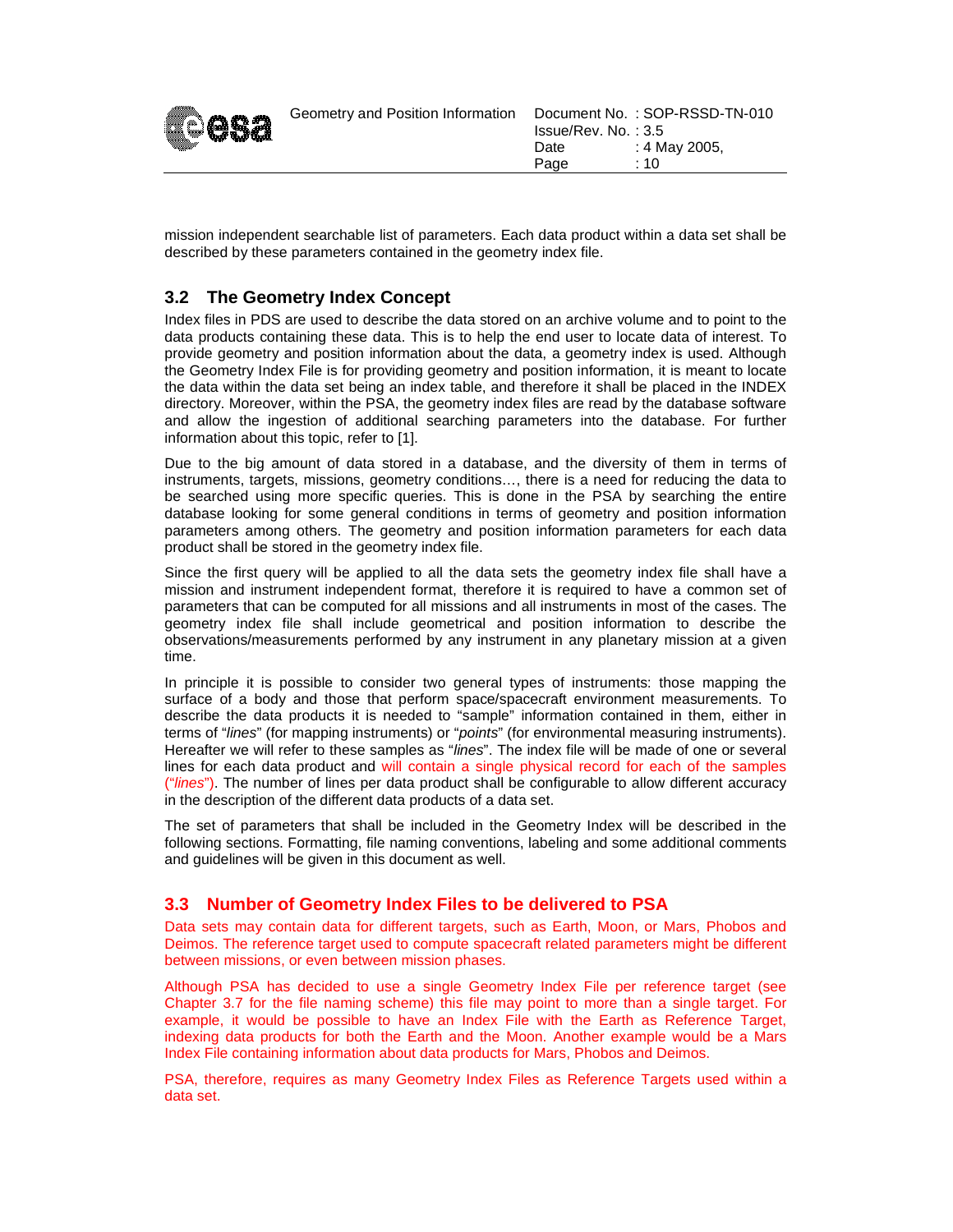

## **3.4 The "Line" Concept: Footprint Description**

The main objective of the geometry index file is to describe the geometry associated with a data product in an instrument and mission independent way. This is a complex task due to the huge diversity of instruments flying in all the different missions. Each instrument maps the surface or measures the environment of a body in a different way. The observed region of a body depends on the instrument characteristics and performance. Moreover, a data product can hold any number of observations, each of which can also contain any number of samples. For some instruments there is not even a footprint (i.e. environment measurement instruments). Therefore, a simple instrument independent way of describing a footprint is required.

For mapping instruments, the geometry index will describe each observation using a set of "lines" to describe the shape of the footprint. Each line will be defined by identifying two points, one at either end. The footprint will be reconstructed by joining all the left-hand points to get the left side of the footprint and all the right-hand points to get the right side. It is important to distinguish between the footprint and its mapping in the instrument detector. When speaking about left-hand and right-hand points, these points are referring to the mapping itself and not to the footprint. For example, let's consider a push-broom camera scanning from left to right with respect to the flying direction. The detector stores the data from pixel (0,0) to pixel (1024, 1024) and the camera starts the scanning in the top right side of the footprint, as shown in the following image. Red strips correspond to the scanned lines. Each of these scanned lines is stored in the detector as 1024 bits. In this example, the footprint is described by three "lines" (blue strips in the image). The latitude and longitude of the scanning start point corresponds to the point (0,0) in the image, and therefore to the right-hand point of the "line" 1. The latitude and longitude of the scanning end point corresponds to the point (1024,1024) in the image, and therefore to the left-hand point of "line" 3. The reconstructed footprint corresponds to the yellow dashed box in the image.



The description of the footprint will be completed by providing all of the instrument-related parameters for the "central point" (See Chapter 3.4.2 for a definition of center point) of the each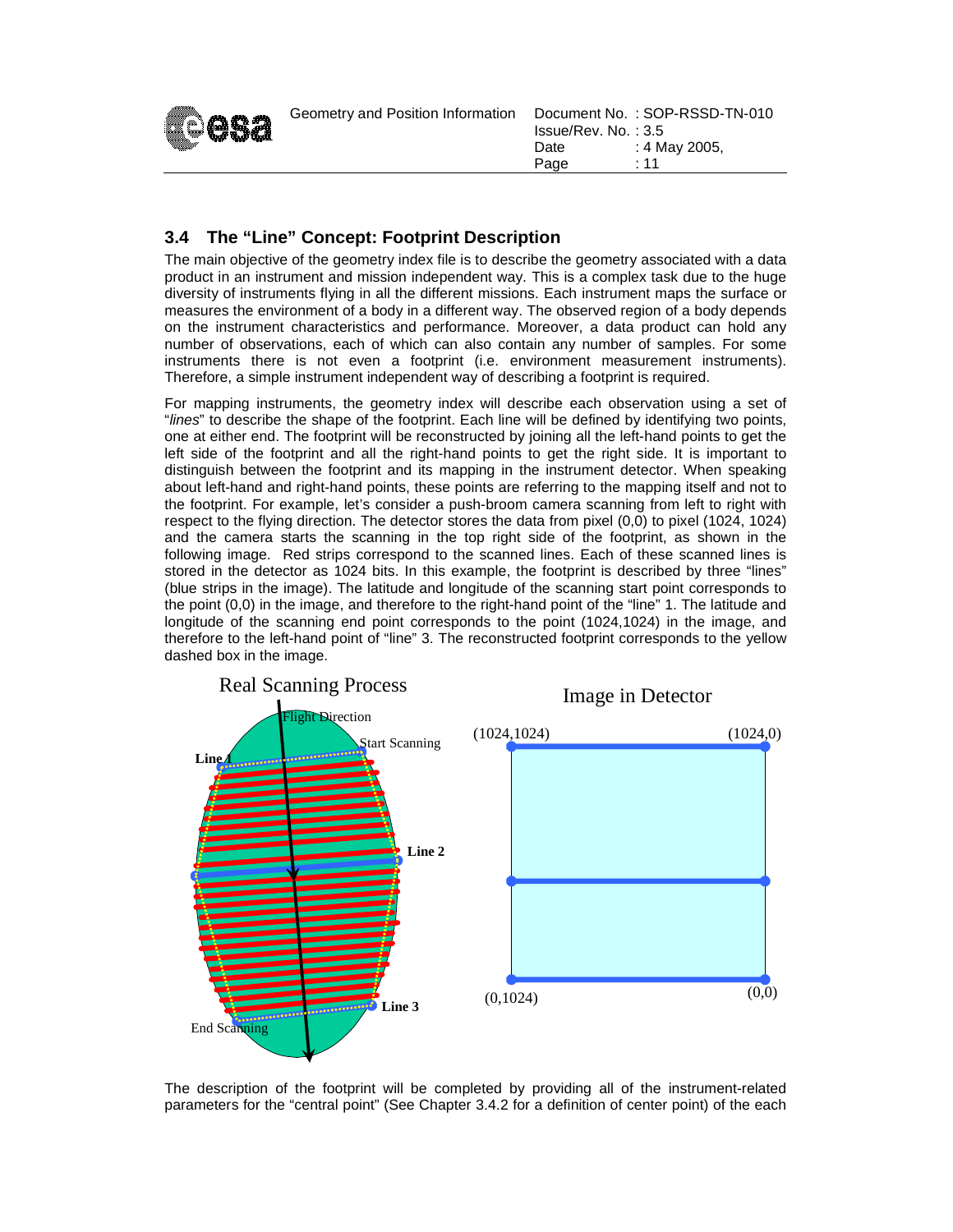| COSS | Geometry and Position Information | Issue/Rev. No. : 3.5 | Document No. : SOP-RSSD-TN-010 |
|------|-----------------------------------|----------------------|--------------------------------|
|      |                                   | Date<br>Page         | :4 May 2005.<br>・1つ            |

line. These parameters provide the necessary information to locate the footprint in the database. The figure below provides a visual representation of the schema.

## Footprint in FILE\_A



For environment measurement instruments the situation is even simpler. It is not possible to provide any lines since there is no surface mapping and the description of the observation will therefore be based on single points. Nevertheless, we will consider these single points as lines as well, since each single point will also correspond with a single record (row) in the index file. It is clear that all the parameters to be computed for the central point of a line in a mapping instrument cannot be computed in this case. However, all the rest (those related to the spacecraft, Sun, etc.) shall be given for each of the points or "lines" that describe the observation. The figure below provides a visual representation of the schema.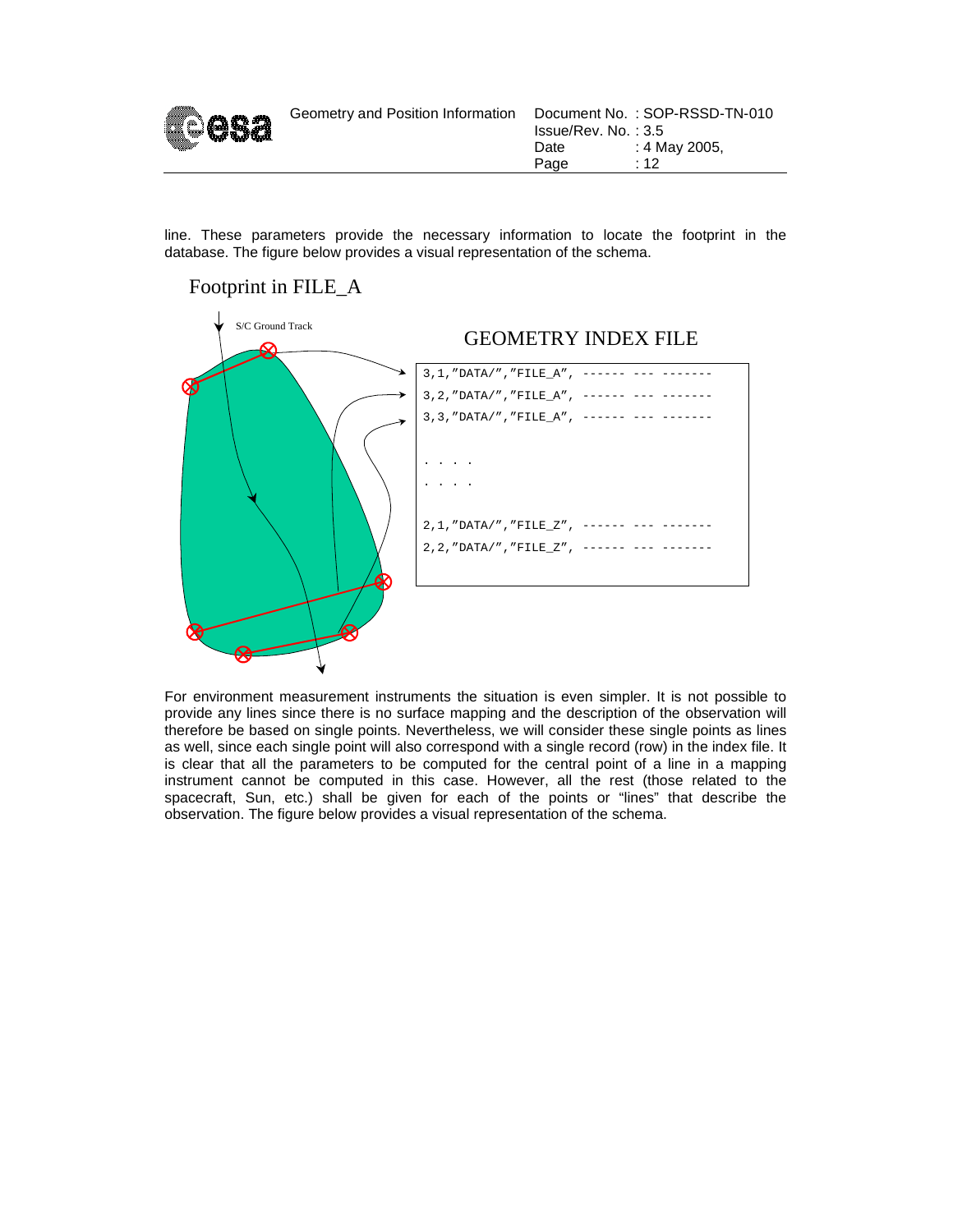

### Data in FILE\_A (Environment Measurements)



The teams shall use at least one line/sample per observation, which means that if a file contains two different observations, there shall appear at least two records in the Geometry Index File. The instrument team shall define themselves the number of lines/samples used for each data product. This number will determine the level of uncertainty in the description of the observation, as the succession of rectangles defined by two consecutive lines will never define exactly the projection of the instrument's field of view.

### 3.4.1 Sampling Frequency

The number of "lines" for each data product in the Geometry Index File is related with the sampling frequency. This number shall be chosen to provide a good description of the instrument's data product. The sampling frequency shall be defined by the team, which means the teams have the possibility to select the sampling frequency that better suits their instrument and their instrument's operation mode. PSA does not impose any constraint in the number of lines required to describe an observation.

The sampling frequency can be different between data products, even within the same data set. It is also possible to have different sampling resolutions within a data file. This will help to define more precisely the data product's field of view. Three different possibilities can be used for the establishment of the sampling frequency: a fix sampling frequency for the whole data set, a fix sampling frequency for each data product but variable within the data set, and finally a variable sampling frequency even within data products. PSA recommends to use this last option which describes more accurately the surface mapped (environment measured) by the instrument.

3.4.2 Center of a "line"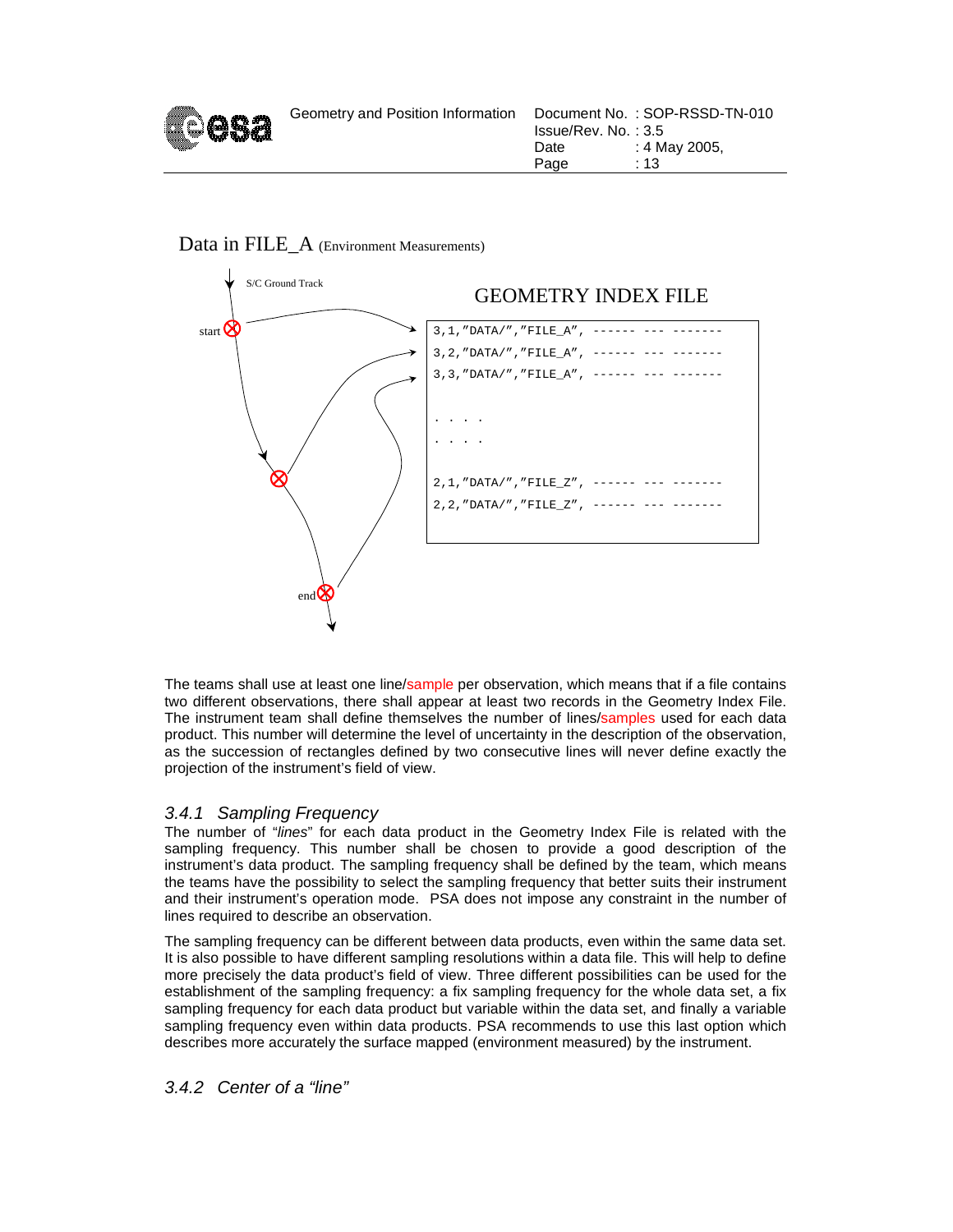| Cosa | Geometry and Position Information | lssue/Rev. No. : 3.5<br>Date<br>Page | Document No.: SOP-RSSD-TN-010<br>:4 May 2005.<br>:14 |
|------|-----------------------------------|--------------------------------------|------------------------------------------------------|
|      |                                   |                                      |                                                      |

Each "line" used to describe the footprint of a mapping instrument is defined by identifying two points, one at either end. The center of that line is defined as the geometrical center point in latitude and longitude, as seen from the instrument. The plane defined by the instrument position and the start and end points of the line may differ from the plane defined by the center of the planet and the same two end points. Therefore, the center of the line from the instrument perspective may differ from the geometrical center as seen from the center of the planet, and may also differ from the mathematical center of a straight line connecting both end points.

This center point has a time associated corresponding to the epoch when this measurement has been acquired. There are different options for this time, depending on the instrument operation. For example, a snapshot camera will have the same time for the start, end and center points for every line of its footprint, while a frame camera using integration will have the same time for start, end and center points of a line, but different between lines. The complexity increases when trying to get this time for a push-broom camera since start, end and central times of a line are different and do not have to be equally time spaced.

### **3.5 Release/Revision Concept and Geometry Index File**

The Release Object allows the incremental ingestion of data in the PSA. See [1] for further details.

The first delivery of data to be ingested in the PSA shall contain all the required/necessary directories and files and, therefore a geometry index file. All further deliveries shall contain also geometry index files referring to all data in the data set, and not only those data products that have been modified, updated, deleted or added to the data set. Every time a new ingestion in the PSA is accomplished a geometry index file shall be produced from the all data products contained in the data set and the result of this will be a new release or revision of the geometry index file and label. Therefore, the Geometry Index Label File shall have always the release/revision keywords assigned to the latest release/revision identifiers of the data set.

Should a data set contain two different Geometry Index Files, i.e. one for the data with the Earth as reference target and another one with Mars, and only the data related to Mars have been included/modified/removed, then only the Mars Geometry Index Files (table and label) shall be delivered along with the new data, with the corresponding update in the release/revision keywords. The Earth Geometry Index Files will remain unchanged.

In the case of implementing the Release/Revision Concept in a data set, the Geometry Index File shall contain information about the Release and Revision of each of the data products by means of the columns RELEASE\_ID and REVISION\_ID, and information about the last modification of the data product itself by using the CHANGE\_MODE column (The format and meaning of these columns is explained in the chapter 4.2).

The values of the columns RELEASE\_ID and REVISION\_ID, and CHANGE\_MODE shall remain unchanged until the data product described by this entry is modified. Once this happens, the new values remain as is, until a new update is applied to the data product.

## **3.6 The Geometry Index Format**

#### 3.6.1 Geometrical Description of a Data Set

The Geometry Index File is overall an index file, which means that it is meant to locate data files. The team shall define the sorting of the data files within the index file. There are several possibilities such as by archiving time, name, file-size, etc. PSA only imposes a constraint to sort the data files: all the information about a data file must be together. It is also recommended to include a line for begin time and another for end time of every single observation in each data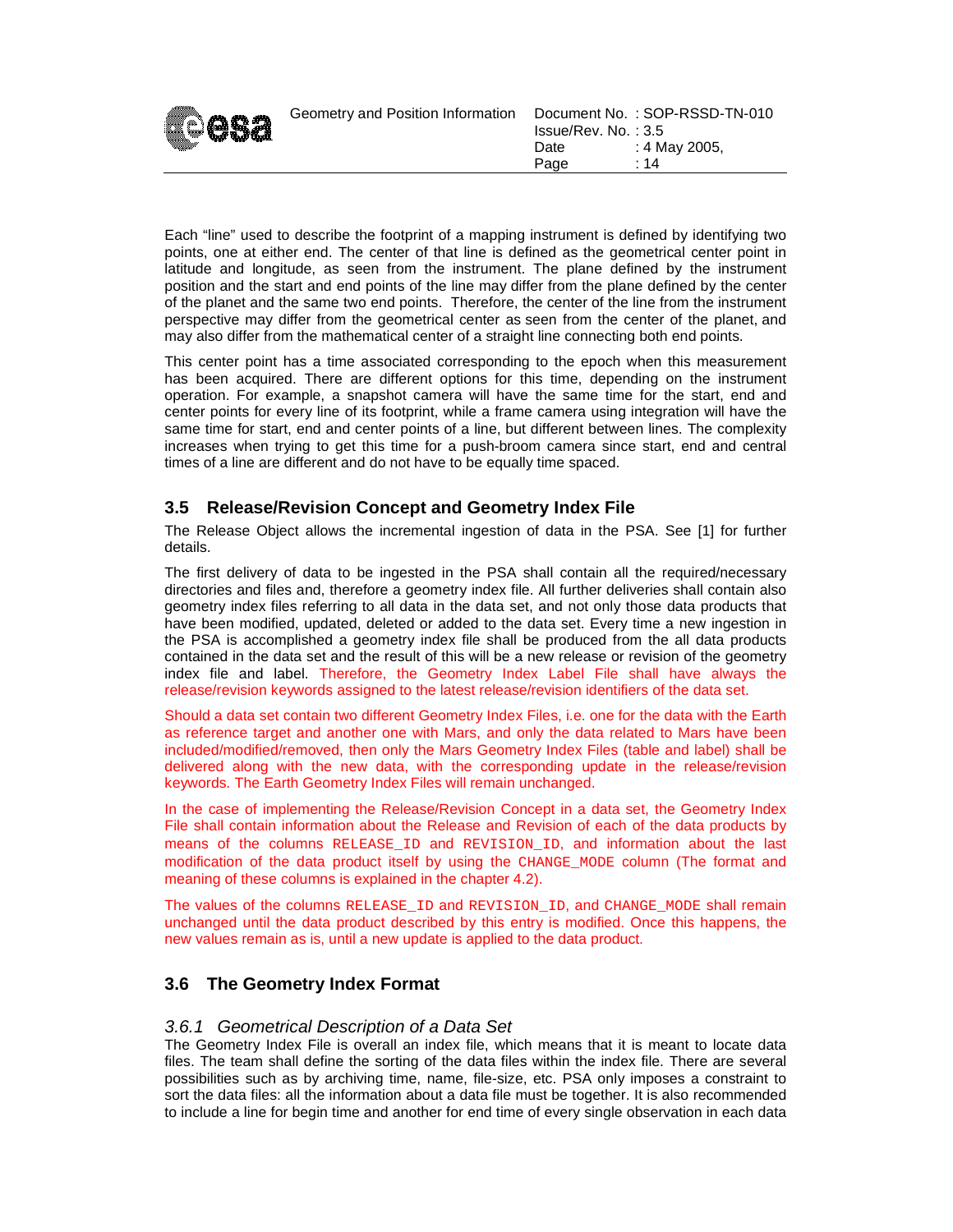| Cosa | Geometry and Position Information | Issue/Rev. No.: 3.5<br>Date<br>Page | Document No.: SOP-RSSD-TN-010<br>:4 May 2005.<br>:15 |
|------|-----------------------------------|-------------------------------------|------------------------------------------------------|
|      |                                   |                                     |                                                      |

file, whilst the time resolution and number of lines per observation can be variable. In the case of data files with overlapping times, the files can be sorted in whatever way the team may decide, but placing all the information referring to a file together.

There is a set of required parameters that shall be contained in the index file. This is the minimum number of columns that shall be provided in the Geometry Index File, but in case of additional geometry and/or position information, additional columns can be added to the Geometry Index File, after the last required column. PSA recommends the additional information to be added in the Geometry Index File rather than have separate files. These additional columns shall be described in the label of the Geometry Index File in the appropriate location within the INDEX\_TABLE object.

#### 3.6.2 The Geometry Index Table Format

The Geometry Index Table file is based on fixed length rows. Each of the rows will describe a footprint *line*, and therefore there could be as many lines per data product as required. The table is formatted so that it may be read directly by many data management systems: all columns are separated by commas and have the same length; character fields are enclosed in double quotation marks and each record (row) ends in a carriage return/line feed sequence.

The geometry index file shall contain the values of a complete set of parameters that will allow the user to search the data set for specific files of interest and identify the exact location and the status of the file.

These parameters can be split in several groups as follows:

- 1. Line Description Parameters (**LDP**)
	- Number of lines describing the footprint (N)
	- Number of the current line (I)
- 2. Non Geometrical Parameters (**NGP**)

All the geometry index files shall include several parameters not related with either the geometry or the position information. These keywords shall point to and give additional information about the file that is being described by the geometry and position keywords. These parameters are:

- Change Mode (CM)
- Pathname (P)
- Filename (F)
- Product ID (PID)
- Data Set ID (DID)
- Release ID (RSID)
- Revision ID (RVID)

Please note that even if the release/revision concept is not implemented in the data set, the columns Release ID and Revision ID shall be included, giving to them the "N/A" values.

3. Position Generic Parameters (**PGP**)

Generic parameters are those that are completely independent of any other parameters but time. The Position Generic Parameters are: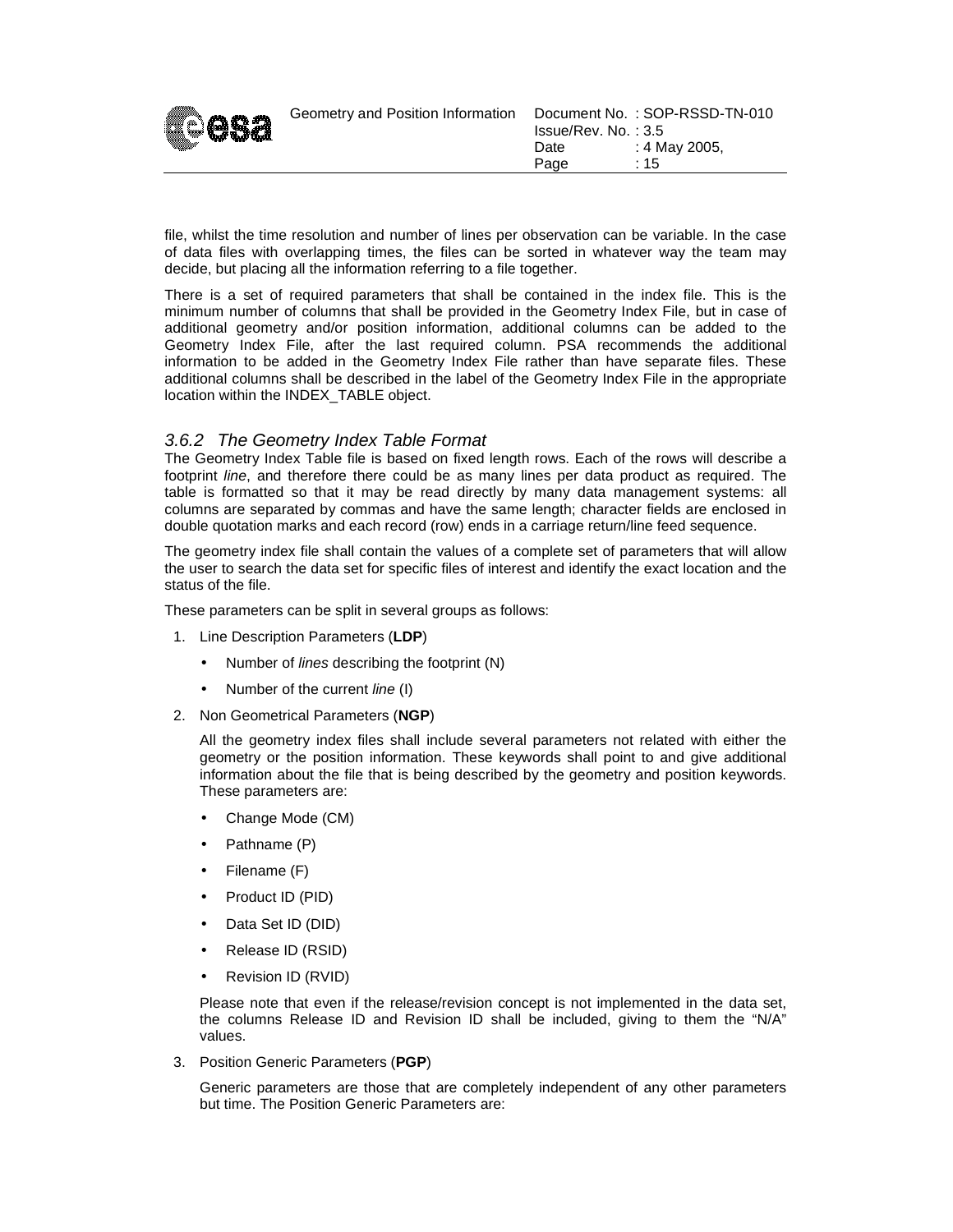

- Geometry Epoch (GE)
- Orbit Number (ON)
- 4. Solar Related Parameters (**SRP**)

The solar related parameters are those that can be computed without any additional information about the spacecraft, and therefore only the time is needed. These parameters are computed always for the reference target body described in the Geometry Index Label using the REFERENCE TARGET NAME keyword (The definition of this keyword is in chapter 3.6.3). The Solar Related Parameters are:

- Solar Longitude (SL)
- Sub-Solar Latitude (SLAT)
- Sub-Solar Longitude (SLON)
- 5. Spacecraft Related Parameters (**SCP**)

The spacecraft related parameters are those that are related only with the spacecraft and the reference target body or the sun, but completely independent of the instruments, orientation, attitude and viewing directions, and, in some cases, even the data product target. Because of this, these parameters are applicable to all the instruments onboard the spacecraft. They describe the state of the spacecraft with respect to the reference target body and the sun, in terms of position and velocity. It is possible to have different targets within a data set, with the same reference target body, i.e. Mars, Phobos and Deimos would have for the same reference target: Mars. The reference target body used for these parameters shall be described using the REFERENCE\_TARGET\_NAME keyword in the Geometry Index Label. This keyword is used as the reference to help define a particular vector component (The definition of this keyword is in chapter 3.6.3).

The Spacecraft Related Parameters are:

- Spacecraft-Sun Distance (SD)
- x/y/z components of the Spacecraft-Sun Position Vector (XSP,YSP,ZSP)
- x/y/z components of the Spacecraft-Sun Velocity Vector (XSV,YSV,ZSV)
- x/y/z components of the Spacecraft-Target Position Vector (XTP,YTP,ZTP)
- x/y/z components of the Spacecraft-Target Velocity Vector (XTV,YTV,ZTV)
- Spacecraft Altitude (SA)
- Sub-Spacecraft Latitude (SCLAT)
- Sub-Spacecraft Longitude (SCLON)
- 6. Instrument Viewing Related Parameters (**IRP**)

 The instrument viewing related parameters are those related with not only the spacecraft, but also with the target, the instrument type, mounting and alignment, and its field of view. A detailed description of each instrument is required to compute these parameters. These parameters may be not applicable for some instruments or targets but they must appear in the index file, using, in this case, the non-applicable accepted value. The Instrument Viewing Related Parameters are:

- Target Name (T)
- Local True Solar Time (LTST)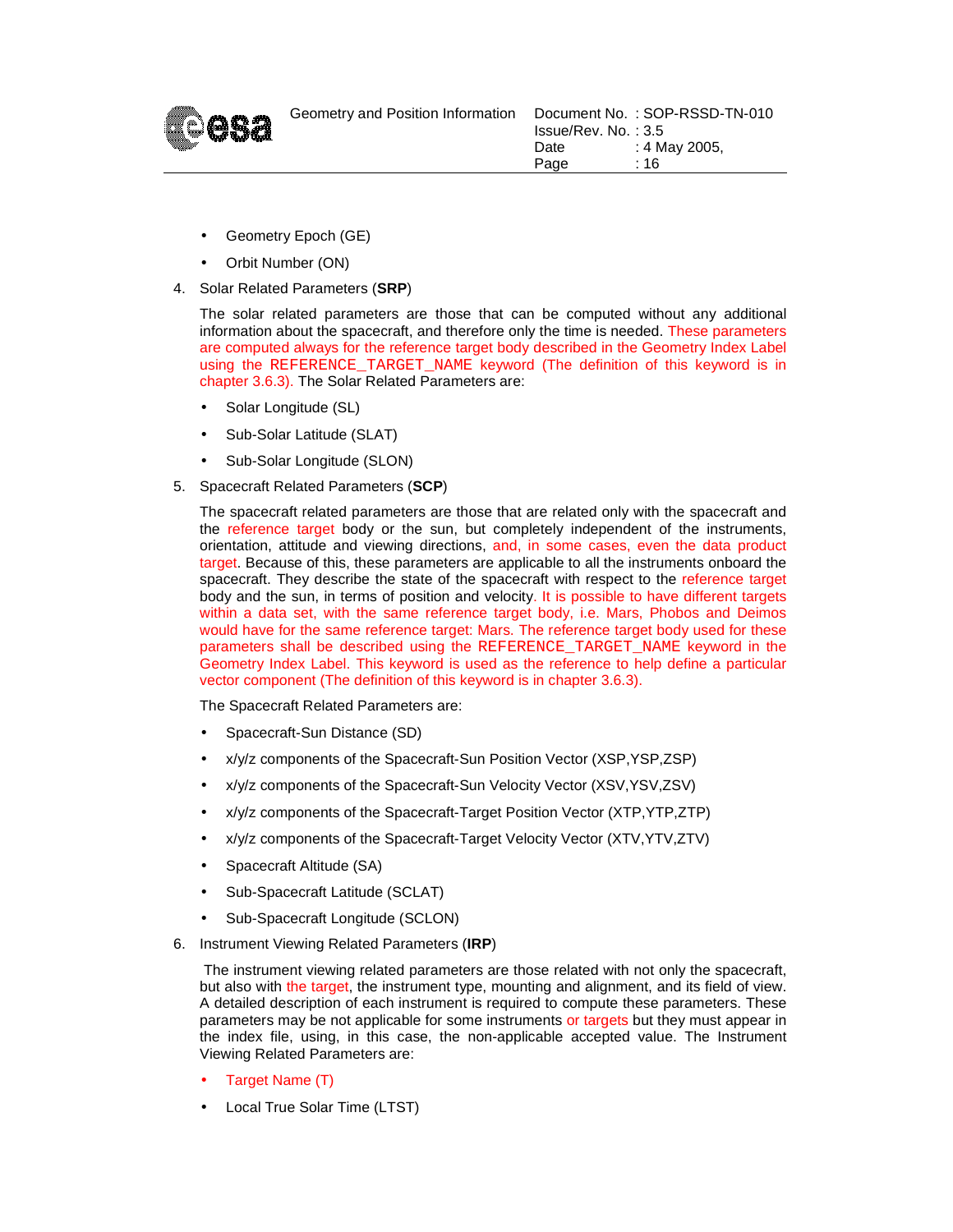

- Latitude of the Start Point (SPLAT)
- Longitude of the Start Point (SPLON)
- Latitude of the End Point (ELAT)
- Longitude of the End Point (ELON)
- Central Latitude (CLAT)
- Central Longitude (CLON)
- Phase Angle (PA)
- Incidence Angle (IA)
- Emission Angle (EA)
- Slant Distance (SLD)
- North Pole Azimuth Angle (NPAA)
- Sub-Spacecraft Azimuth Angle (SCAA)
- Sub-Solar Azimuth Angle (SAA)
- Horizontal Pixel Scale (H)
- Vertical Pixel Scale (V)

The format of a record line in the geometry index file is described as follows:

| ᠃<br>ᅩᅩ | -NR<br>---- | . .<br>$-$ | --- | . . | ----<br>$- -$ |
|---------|-------------|------------|-----|-----|---------------|
|         |             |            |     |     |               |

A detailed description of the format can be found in the following tables:

|         | ת ה<br>⊣ (                            | <b>NGP</b> |  |              |              |     | DCD<br>⊾ت<br>Æ. |             |    | $\cap$ $\cap$ $\cap$<br>◡∸ |                 |             |      |
|---------|---------------------------------------|------------|--|--------------|--------------|-----|-----------------|-------------|----|----------------------------|-----------------|-------------|------|
| N<br>-- | $\overline{\phantom{a}}$<br><b>__</b> | <b>CM</b>  |  | $\mathbf{r}$ | DTD<br>⊔⊥ ہے | DID | <b>RSID</b>     | <b>RVID</b> | GE | OΝ                         | $\bigcap$<br>سە | <b>SLAT</b> | SLON |

|           | SCP |     |     |     |     |     |            |          |            |                     |                 |                |                      |              |                        |
|-----------|-----|-----|-----|-----|-----|-----|------------|----------|------------|---------------------|-----------------|----------------|----------------------|--------------|------------------------|
| <b>SD</b> | XSP | YSP | ZSP | XSV | YSV | ZSV | YTD<br>△⊥⊢ | VTD<br>. | 7TD<br>415 | 370037<br>. .<br>∡⊥ | <b>VTV</b><br>. | ZTVI<br>2⊔ ⊾ ∨ | C <sub>n</sub><br>DА | <b>SCLAT</b> | CCT<br>$\sim$<br>SCLUN |

|                   |             |                           |       |             |      |      | ₩<br>--- |    |    |    |            |             |             |     |   |     |
|-------------------|-------------|---------------------------|-------|-------------|------|------|----------|----|----|----|------------|-------------|-------------|-----|---|-----|
| <b>CONTRACTOR</b> | mom<br>---- | <b>CDT.AT</b><br>5 F LA 1 | SPLON | <b>ELAT</b> | ELON | CLAT | CLON     | PA | IA | EA | <b>SLD</b> | <b>NPAA</b> | <b>SCAA</b> | SAA | H | $-$ |

### 3.6.3 The Geometry Index Label Format

The PDS object INDEX\_TABLE shall be used to describe the geometry index. This object has a set of required keywords that must be included as well as the description of all the columns in the geometry index table file. Each of the columns will correspond to a parameter described in this document.

The required keywords of the INDEX\_TABLE object are:

- INTERCHANGE\_FORMAT: always **ASCII**
- ROWS
- COLUMNS: always **46**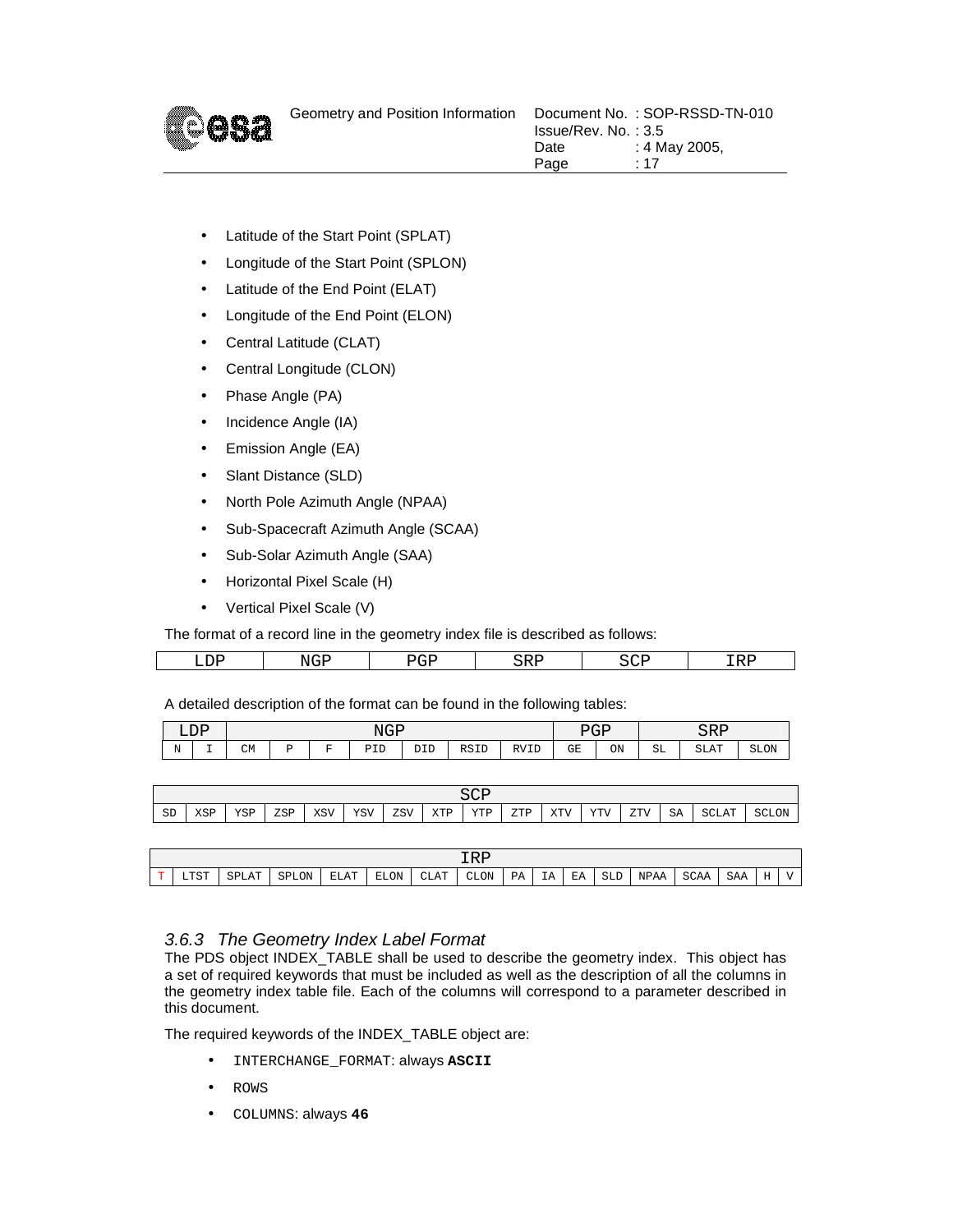

- ROW\_BYTES: Even though PDS recommends that ROW BYTES be an even number, which means rows with an even number of bytes, PSA will accept Geometry Index Tables with ROW\_BYTES as even or odd numbers.
- INDEX\_TYPE: always **SINGLE**

A COLUMN object must be used for each column, with the following required keywords:

- $NAME<sup>1</sup>$
- DATA TYPE<sup>1</sup>
- START\_BYTE
- $BYTES<sup>1</sup>$
- DESCRIPTION<sup>1</sup>
- FORMAT (optional keyword in the PDS standard)

Those parameters that could have a non-applicable value, their values are referred to some units, or they have a maximum or minimum value, the appropriate keyword shall be used in the COLUNM object:

- $\bullet$  UNITS<sup>1</sup>
- VALID\_MAXIMUM<sup>1</sup>
- VALID MINIMUM<sup>1</sup>
- NON\_APPLICABLE\_CONSTANT<sup>1</sup>

Beside all the above mentioned keywords and objects, the geometry index label file shall contain also the following general keywords:

- PDS\_VERSION\_ID
- LABEL\_REVISION\_NOTE
- RECORD\_TYPE: always **FIXED\_LENGTH**
- RECORD\_BYTES: equal to ROW\_BYTES (from INDEX\_TABLE object)
- FILE\_RECORDS: equal to ROWS (from INDEX\_TABLE object)
- FILE\_NAME
- LABEL RECORDS
- DATA\_SET\_NAME
- DATA\_SET\_ID
- PRODUCT\_ID

 $\overline{a}$ 

• REFERENCE\_TARGET\_NAME: The name of the target body being used as the reference to help define the spacecraft/sun related parameters. Since there is no other way to identify the target body being used as a reference within the Geometry Index File, REFERENCE\_TARGET\_NAME shall have a single value. In the case of several reference targets being used for a data set, several Geometry Index Files shall be provided, one for each different Reference Target used (e.g. GEO\_MARS.TAB / GEO\_MARS.LBL for a Reference Target of Mars, GEO\_EARTH.TAB / GEO\_EARTH.LBL

<sup>&</sup>lt;sup>1</sup> The values of these parameters shall be picked from the geometry index file parameter's definitions (Chapter 4).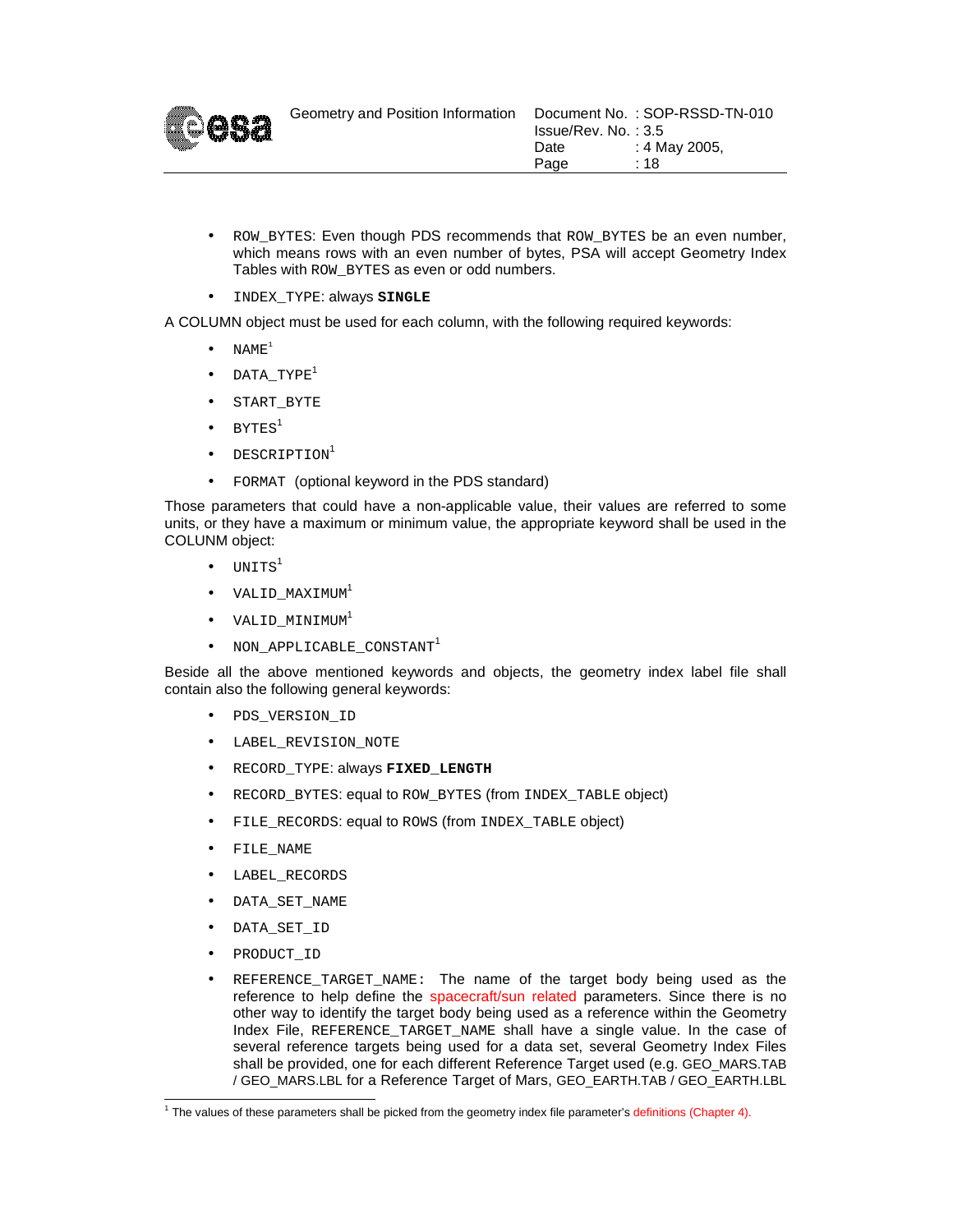

for a Reference Target of Earth etc.).

- INSTRUMENT\_HOST\_ID
- INSTRUMENT\_ID
- START TIME
- STOP\_TIME
- SPACECRAFT\_CLOCK\_START\_COUNT
- SPACECRAFT\_CLOCK\_STOP\_COUNT
- PRODUCT\_CREATION\_TIME
- ^INDEX\_TABLE: pointer to the INDEX\_TABLE object.
- RELEASE ID (if the release/revision concept is used): The RELEASE ID shall be the same in the Geometry Index and Label file names as well as within the labels. The value of this keyword shall correspond to the latest release of the data in the data set.
- REVISION ID (if the release/revision concept is used): The REVISION ID shall be the same in the Geometry Index and Label file names as well as within the labels. The value of this keyword shall correspond to the latest revision of the latest release of the data in the data set.

### **3.7 File Naming Scheme**

#### 3.7.1 Delivery Using the Release/Revision Concept

The file-naming scheme proposed for the INDEX files to be ingested in the PSA is defined in [1]. Therefore, for the Geometry Index file, the file name shall be:

#### **GEO\_{REFERENCE\_TARGET\_NAME}.LBL**

#### **GEO\_{REFERENCE\_TARGET\_NAME}.TAB**

where {REFERENCE\_TARGET\_NAME} is the same as the REFERENCE\_TARGET\_NAME value given in the label file, (i.e. if REFERENCE\_TARGET\_NAME = MARS in the label file, then the geometry index files shall be named GEO\_MARS.LBL and GEO\_MARS.TAB)

These filenames would be the same in case of using a delivery based on a data set. When using Release/Revision concept to deliver data to the PSA, the keywords RELEASE\_ID and REVISION ID shall be contained in the GEO\_{REFERENCE\_TARGET\_NAME}.LBL file with the appropriate values.

Please note that the GEO\_{REFERENCE\_TARGET\_NAME}.TAB shall contain all entries in the data set referring to a given reference target body, i.e. it shall refer to every single data product included in the data set which is being described by the REFERENCE\_TARGET\_NAME body, and not only those delivered in the current Release and/or Revision of the data set.

#### 3.7.2 Delivery based on a Data Set

The file-naming scheme proposed for the INDEX files to be ingested in the PSA is defined in [1]. Therefore, for the Geometry Index file, the file name shall be:

#### **GEO\_{REFERENCE\_TARGET\_NAME}.LBL**

#### **GEO\_{REFERENCE\_TARGET\_NAME}.TAB**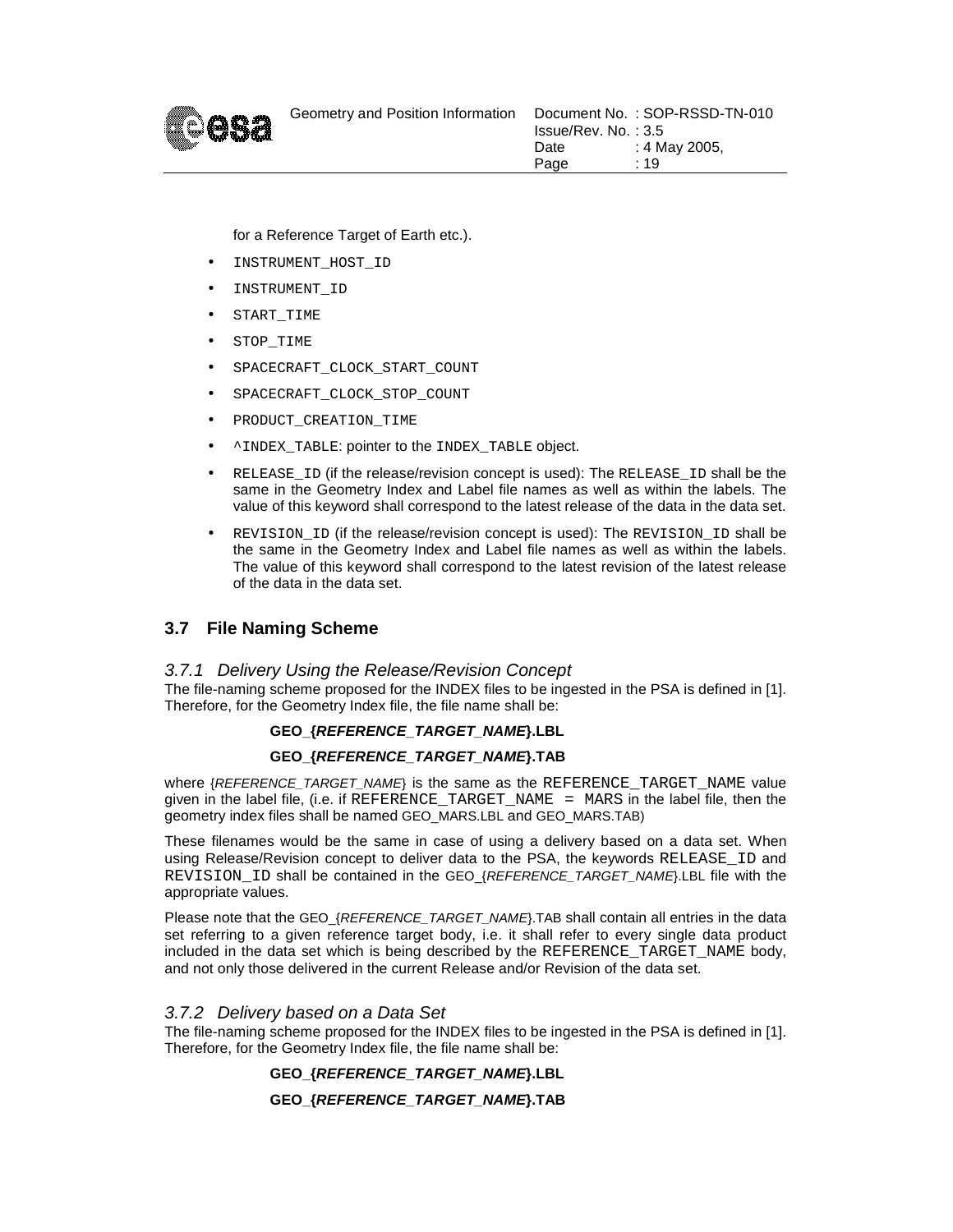

| ion |                      | Document No.: SOP-RSSD-TN-010 |
|-----|----------------------|-------------------------------|
|     | Issue/Rev. No. : 3.5 |                               |
|     | Date                 | : 4 May 2005,                 |
|     | Page                 | : 20                          |

where {REFERENCE\_TARGET\_NAME} is the same as the REFERENCE\_TARGET\_NAME value given in the label file, (i.e. if REFERENCE\_TARGET\_NAME = MARS in the label file, then the geometry index files shall be named GEO\_MARS.LBL and GEO\_MARS.TAB)

Please note that the GEO\_{REFERENCE\_TARGET\_NAME}.TAB shall contain all entries in the data set referring to a given reference target body, i.e. it shall refer to every single data product included in the data set which is being described by the REFERENCE\_TARGET\_NAME body.

## **4 Geometry Index File Parameters. Definitions**

| <b>Keyword</b>        | $\overline{\text{N}}$                                                                                                                                                                                                                 |              |            | Max. Length |                           |
|-----------------------|---------------------------------------------------------------------------------------------------------------------------------------------------------------------------------------------------------------------------------------|--------------|------------|-------------|---------------------------|
| Data Type             | ASCII INTEGER                                                                                                                                                                                                                         | <b>Units</b> | none       |             | <b>N/A Value</b> required |
| <b>Max. Value</b>     |                                                                                                                                                                                                                                       |              | Min. Value |             |                           |
| <b>Description</b>    | The N element gives the number of lines used to describe the current<br>observation. This number can be different for each data product within a<br>data set and even different between observations within the same data<br>product. |              |            |             |                           |
| <b>Formation Rule</b> | none                                                                                                                                                                                                                                  |              |            |             |                           |
| <b>Remarks</b>        | none                                                                                                                                                                                                                                  |              |            |             |                           |

### **4.1 Line Description Parameters**

| <b>Keyword</b>        |                                                                                                                                  |              |                   | Max. Length |          |
|-----------------------|----------------------------------------------------------------------------------------------------------------------------------|--------------|-------------------|-------------|----------|
| Data Type             | ASCII INTEGER                                                                                                                    | <b>Units</b> | none              | N/A Value   | required |
| <b>Max. Value</b>     |                                                                                                                                  |              | <b>Min. Value</b> |             |          |
| <b>Description</b>    | The $I$ element gives the position of the current line in the complete set of<br>lines used to describe the current observation. |              |                   |             |          |
| <b>Formation Rule</b> | none                                                                                                                             |              |                   |             |          |
| <b>Remarks</b>        | The values of $I$ go from 1 to $N$ .                                                                                             |              |                   |             |          |

## **4.2 Required Non-geometrical Parameters**

| Keyword               | <b>CHANGE MODE</b>                                                      |              |                   | Max. Length          | ' 1 |  |  |  |  |
|-----------------------|-------------------------------------------------------------------------|--------------|-------------------|----------------------|-----|--|--|--|--|
| Data Type             | CHARACTER                                                               | <b>Units</b> | none              | $N/A$ Value $\mid x$ |     |  |  |  |  |
| <b>Max. Value</b>     | none                                                                    |              | <b>Min. Value</b> | none                 |     |  |  |  |  |
| <b>Description</b>    | The CHANGE_MODE element represents the additional information about the |              |                   |                      |     |  |  |  |  |
|                       | type of data contained in the new release/revision.                     |              |                   |                      |     |  |  |  |  |
| <b>Formation Rule</b> | The CHANGE_MODE element has a set of accepted values: N for new data    |              |                   |                      |     |  |  |  |  |
|                       | product, U for updated data product and D for deleted data product.     |              |                   |                      |     |  |  |  |  |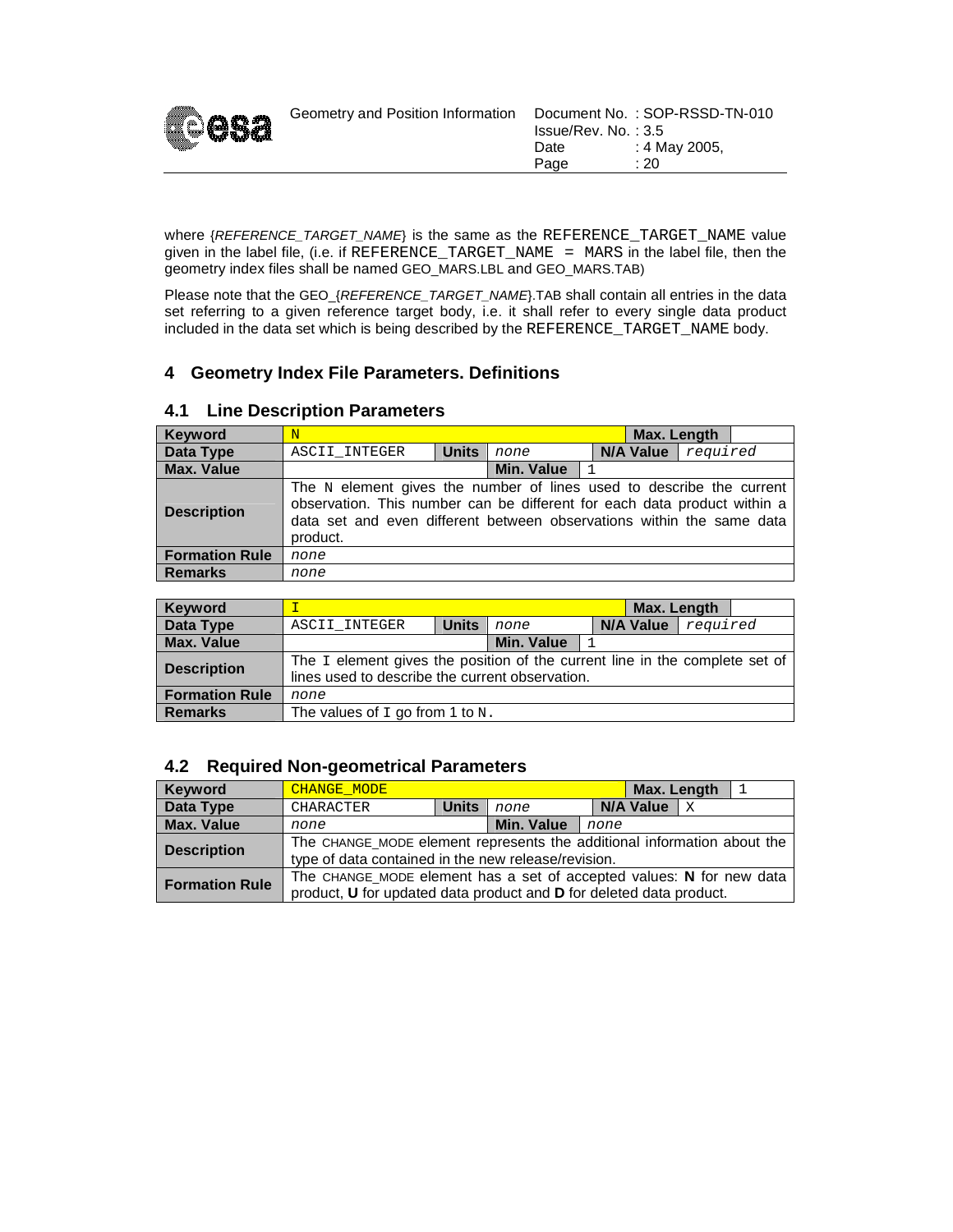

| n |                      | Document No.: SOP-RSSD-TN-010 |
|---|----------------------|-------------------------------|
|   | Issue/Rev. No. : 3.5 |                               |
|   | Date                 | : 4 May 2005,                 |
|   | Page                 | : 21                          |
|   |                      |                               |

|                | The CHANGE MODE does not need to be the same in every line in a new            |
|----------------|--------------------------------------------------------------------------------|
|                | delivery. If, for example, the RELEASE 0001 REVISION 0000 is delivered         |
|                | and two data products need updating, but a third is completely wrong and       |
|                | should be removed, then in RELEASE 0001 REVISION 0001 the updated              |
|                | products shall be sent to the PSA with a new index table. This index table     |
|                | shall contain references to all data products within the data set, but only    |
|                | those lines referring to the products that have changed from the previous      |
| <b>Remarks</b> | release/revision shall change the value of this keyword, so two products will  |
|                | have a U for updated and one will have a D for deleted, and the rest shall     |
|                | have exactly the same value they had in the previous release/revision.         |
|                | If the CHANGE MODE element has been set to <b>D</b> , all the information      |
|                | concerning the file that has been deleted shall be the same as in the          |
|                | previous revision of the data set. Therefore, the line in the index file shall |
|                | remain the same with the only exception of the CHANGE_MODE element value       |
|                | and the RELEASE_ID and REVISION_ID.                                            |

| <b>Keyword</b>        | <b>PATH NAME</b>                                                                                                                                                                                                                                                                                                                                                                                                                                                                                                                                                                                                                                                                                                                                                                                                           |              |            |      | Max. Length |          | 72 |
|-----------------------|----------------------------------------------------------------------------------------------------------------------------------------------------------------------------------------------------------------------------------------------------------------------------------------------------------------------------------------------------------------------------------------------------------------------------------------------------------------------------------------------------------------------------------------------------------------------------------------------------------------------------------------------------------------------------------------------------------------------------------------------------------------------------------------------------------------------------|--------------|------------|------|-------------|----------|----|
| Data Type             | <b>CHARACTER</b>                                                                                                                                                                                                                                                                                                                                                                                                                                                                                                                                                                                                                                                                                                                                                                                                           | <b>Units</b> | none       |      | N/A Value   | required |    |
| <b>Max. Value</b>     | none                                                                                                                                                                                                                                                                                                                                                                                                                                                                                                                                                                                                                                                                                                                                                                                                                       |              | Min. Value | none |             |          |    |
| <b>Description</b>    | The PATH_NAME data element identifies the full directory path – excluding the<br>file name -- used to locate a file on a storage medium or online system. To<br>allow the indication of the full path and file name within a descriptive label,<br>this data element shall be used in conjunction with the FILE_NAME data<br>element.                                                                                                                                                                                                                                                                                                                                                                                                                                                                                      |              |            |      |             |          |    |
| <b>Formation Rule</b> | The PATH_NAME data element is expressed according to the UNIX<br>convention, using forward slashes to delimit directories. While the leading<br>slash denoting the root directory is omitted, the final slash is used. It shall be<br>based in a concatenation of directory names. A directory name must consist<br>of only uppercase alphanumeric characters and the underscore character<br>(i.e. A-Z, 0-9, or "_". A directory name must not exceed 29 characters in<br>length, to comply with the ISO 9660 level 2 media interchange standard. In<br>the case of using the maximum number of directory levels (7 subdirectories),<br>this maximum length shall be reduced up to 8 characters in order to comply<br>with the maximum length of the PATH_NAME data element. For further details,<br>please refer to [2]. |              |            |      |             |          |    |
| <b>Remarks</b>        | The PATH NAME data element may consist up to eight directory levels and it<br>is a relative path.                                                                                                                                                                                                                                                                                                                                                                                                                                                                                                                                                                                                                                                                                                                          |              |            |      |             |          |    |

| Keyword               | FILE NAME                                                                                                                                                                                                                                                                                                                                                                                             |                                                                                                                                                   |                   |      | Max. Length      |          | 31 |  |  |  |
|-----------------------|-------------------------------------------------------------------------------------------------------------------------------------------------------------------------------------------------------------------------------------------------------------------------------------------------------------------------------------------------------------------------------------------------------|---------------------------------------------------------------------------------------------------------------------------------------------------|-------------------|------|------------------|----------|----|--|--|--|
| Data Type             | <b>CHARACTER</b>                                                                                                                                                                                                                                                                                                                                                                                      | <b>Units</b>                                                                                                                                      | none              |      | <b>N/A Value</b> | required |    |  |  |  |
| <b>Max. Value</b>     | none                                                                                                                                                                                                                                                                                                                                                                                                  |                                                                                                                                                   | <b>Min. Value</b> | none |                  |          |    |  |  |  |
| <b>Description</b>    | specification.                                                                                                                                                                                                                                                                                                                                                                                        | The FILE_NAME element provides the location independent name of a file. It<br>excludes node or volume location, directory path names, and version |                   |      |                  |          |    |  |  |  |
| <b>Formation Rule</b> | The FILE NAME shall be limited to 27-character base name, plus a dot (".")<br>and 3-character extension, following the so called the "27.3" convention. The<br>FILE_NAME must consist of only uppercase alphanumeric characters and the<br>underscore character (i.e. A-Z, 0-9, or "_"), to comply with the ISO 9660<br>level 2 media interchange standard. For further details, please refer to [2]. |                                                                                                                                                   |                   |      |                  |          |    |  |  |  |
| <b>Remarks</b>        | none                                                                                                                                                                                                                                                                                                                                                                                                  |                                                                                                                                                   |                   |      |                  |          |    |  |  |  |

| Ke<br>word | ىن | Max. Leng<br>∌natr | 4 <sub>1</sub><br><b>. .</b> |
|------------|----|--------------------|------------------------------|
|            |    |                    |                              |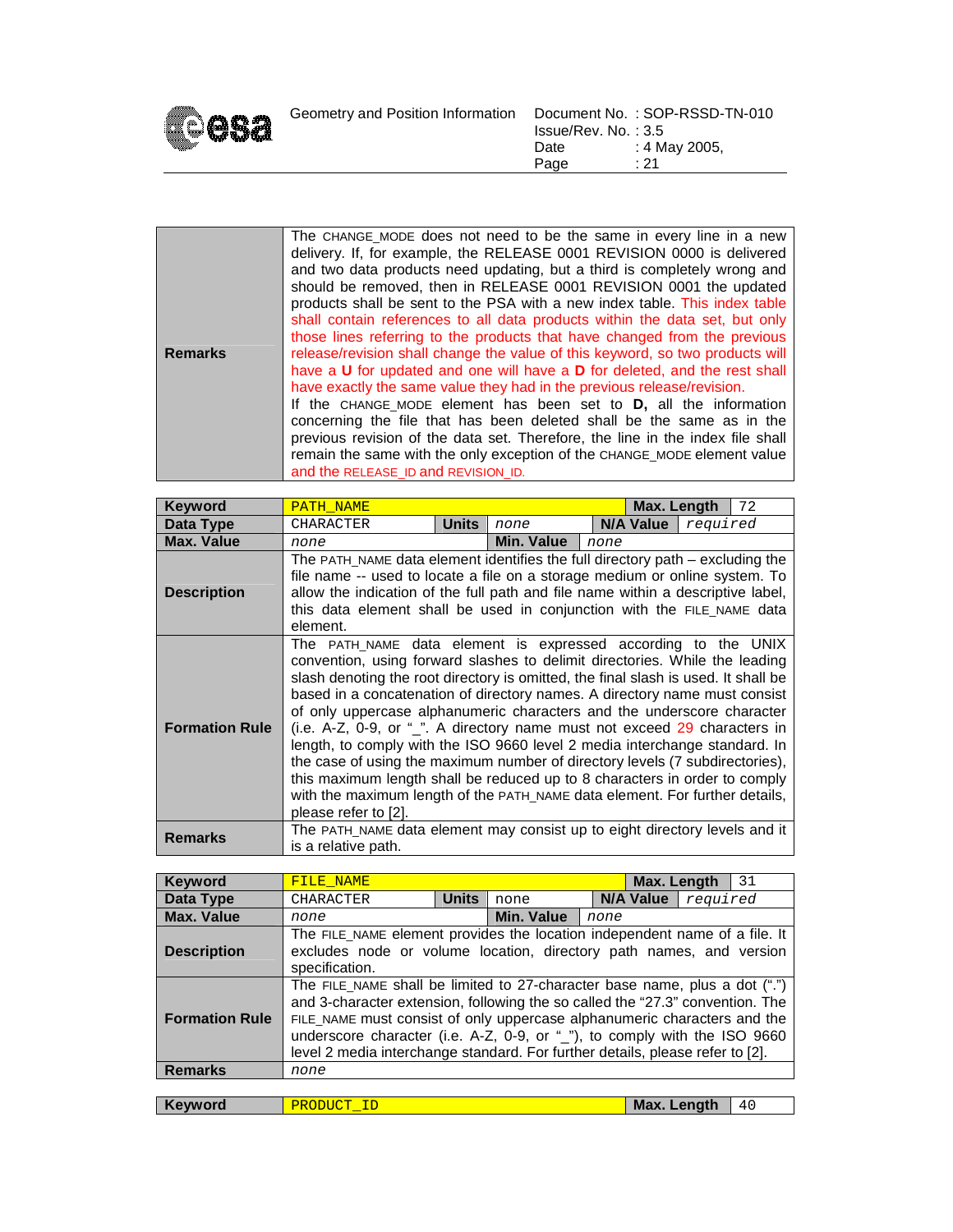

|                      | Document No.: SOP-RSSD-TN-010 |
|----------------------|-------------------------------|
| Issue/Rev. No. : 3.5 |                               |
| Date                 | : 4 May 2005,                 |
| Page                 | . 22                          |

| Data Type             | CHARACTER                                                                                                            | <b>Units</b> | none              | <b>N/A Value</b> | required |  |  |
|-----------------------|----------------------------------------------------------------------------------------------------------------------|--------------|-------------------|------------------|----------|--|--|
| <b>Max. Value</b>     | None                                                                                                                 |              | <b>Min. Value</b> | none             |          |  |  |
| <b>Description</b>    | The PRODUCT_ID data element represents a permanent, unique identifier<br>assigned to a data product by its producer. |              |                   |                  |          |  |  |
| <b>Formation Rule</b> | none                                                                                                                 |              |                   |                  |          |  |  |
| <b>Remarks</b>        | In the PDS, the value assigned to PRODUCT_ID must be unique within its data<br>set.                                  |              |                   |                  |          |  |  |

| Keyword               | DATA SET ID                                                                                                                                                                                                                                                                                        |              |            |                  | Max. Length | 40       |
|-----------------------|----------------------------------------------------------------------------------------------------------------------------------------------------------------------------------------------------------------------------------------------------------------------------------------------------|--------------|------------|------------------|-------------|----------|
| Data Type             | <b>CHARACTER</b>                                                                                                                                                                                                                                                                                   | <b>Units</b> | none       | <b>N/A Value</b> |             | required |
| <b>Max. Value</b>     | none                                                                                                                                                                                                                                                                                               |              | Min. Value | none             |             |          |
| <b>Description</b>    | The DATA_SET_ID element is a unique alphanumeric identifier for a data set<br>or a data product. The DATA_SET_ID value for a given data set or product is<br>constructed according to flight project naming conventions. In most cases<br>the DATA_SET_ID is an abbreviation of the DATA_SET_NAME. |              |            |                  |             |          |
| <b>Formation Rule</b> | The values for DATA_SET_ID are constructed according to standards outlined<br>in the Standards Reference (Ref. [2]).                                                                                                                                                                               |              |            |                  |             |          |
| Remarks               | none                                                                                                                                                                                                                                                                                               |              |            |                  |             |          |

| <b>Keyword</b>        | RELEASE ID                                                                                                                                                                                                                                                                                                                                                                                                                                                                           |              |            |                  | Max. Length | 4 |
|-----------------------|--------------------------------------------------------------------------------------------------------------------------------------------------------------------------------------------------------------------------------------------------------------------------------------------------------------------------------------------------------------------------------------------------------------------------------------------------------------------------------------|--------------|------------|------------------|-------------|---|
| Data Type             | ASCII INTEGER                                                                                                                                                                                                                                                                                                                                                                                                                                                                        | <b>Units</b> | none       | <b>N/A Value</b> | $-1$        |   |
| <b>Max. Value</b>     | 9999                                                                                                                                                                                                                                                                                                                                                                                                                                                                                 |              | Min. Value | 0001             |             |   |
| <b>Description</b>    | The RELEASE_ID indicates the release number of the data described by the<br>entries in the geometry index table.                                                                                                                                                                                                                                                                                                                                                                     |              |            |                  |             |   |
| <b>Formation Rule</b> | none                                                                                                                                                                                                                                                                                                                                                                                                                                                                                 |              |            |                  |             |   |
| <b>Remarks</b>        | RELEASE_ID is required for every file in every line because there could easily<br>be a situation where, in revision of a new release, just a few data products<br>are updated, deleted or new. In this case, only those lines in the Geometry<br>Index Files that are relevant to those products will have a different Release<br>or Revision ID in the final Geometry Index Table. This way, the end user has<br>a way of tracking the changes that have been made in the data set. |              |            |                  |             |   |

| Keyword               | REVISION ID                                                                                                                                                 |              |            |      | Max. Length      |      | 4 |
|-----------------------|-------------------------------------------------------------------------------------------------------------------------------------------------------------|--------------|------------|------|------------------|------|---|
| Data Type             | ASCII INTEGER                                                                                                                                               | <b>Units</b> | none       |      | <b>N/A Value</b> | $-1$ |   |
| <b>Max. Value</b>     | 9999                                                                                                                                                        |              | Min. Value | 0000 |                  |      |   |
| <b>Description</b>    | The REVISION_ID indicates the revision number for the release indicated in                                                                                  |              |            |      |                  |      |   |
|                       | the RELEASE ID.                                                                                                                                             |              |            |      |                  |      |   |
| <b>Formation Rule</b> | none                                                                                                                                                        |              |            |      |                  |      |   |
|                       | REVISION_ID is required for every file in every line because there could easily                                                                             |              |            |      |                  |      |   |
| <b>Remarks</b>        | be a situation where, in revision of a new release, just a few data products<br>are updated, deleted or new. In this case, only those lines in the Geometry |              |            |      |                  |      |   |
|                       | Index Files that are relevant to those products will have a different Release                                                                               |              |            |      |                  |      |   |
|                       | or Revision ID in the final Geometry Index Table. This way, the end user has                                                                                |              |            |      |                  |      |   |
|                       | a way of tracking the changes that have been made in the data set.                                                                                          |              |            |      |                  |      |   |

## **4.3 Position Generic Parameters**

| <b>Keyword</b> | EPOC'H<br><b>GEOMETRY</b> |              |         | Max. Length |          | 24 |
|----------------|---------------------------|--------------|---------|-------------|----------|----|
| Data Type      | TIME                      | <b>Units</b> | seconds | N/A Value   | reauired |    |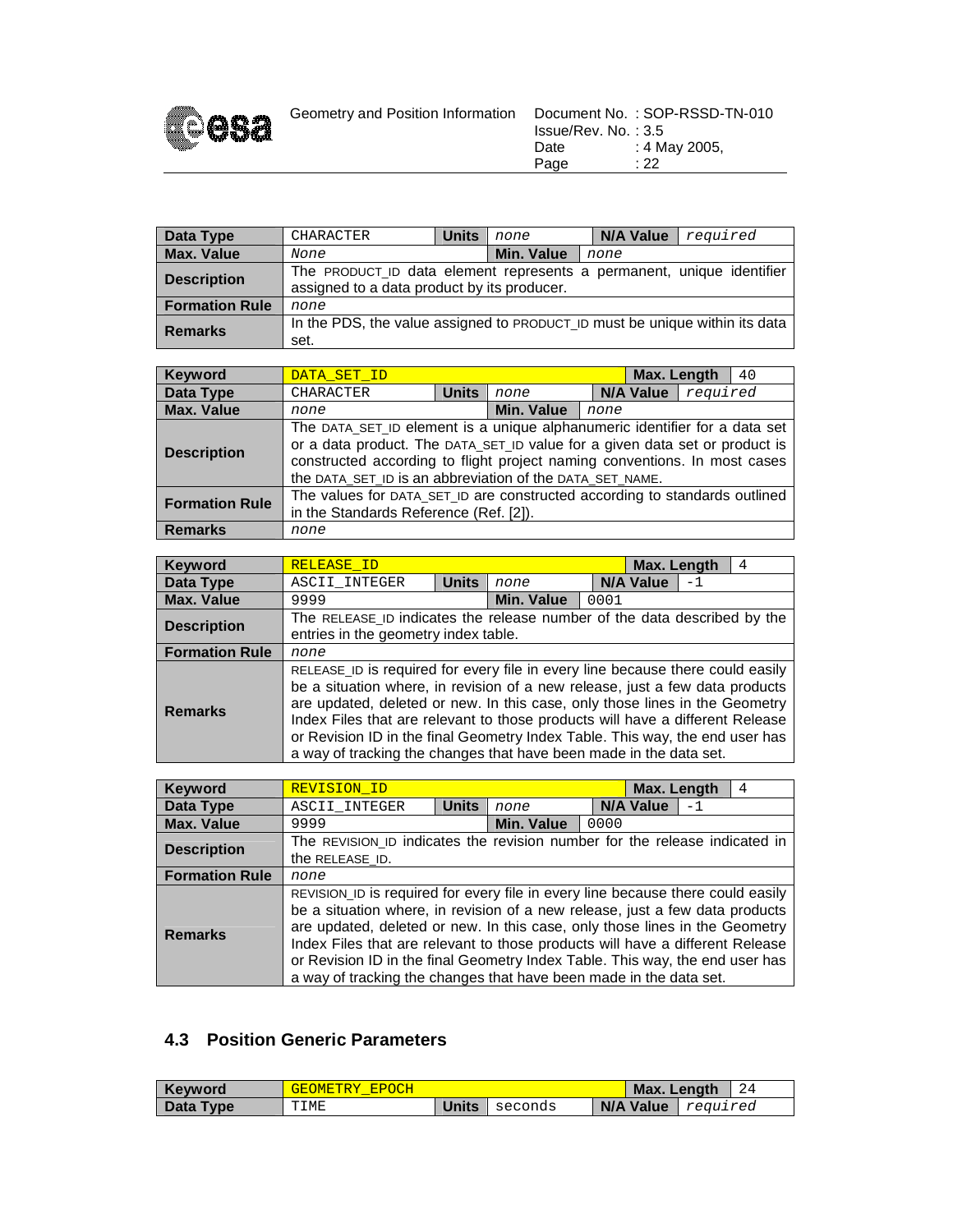

|                      | Document No.: SOP-RSSD-TN-010 |
|----------------------|-------------------------------|
| Issue/Rev. No. : 3.5 |                               |
| Date                 | : 4 May 2005,                 |
| Page                 | : 23                          |

| <b>Max. Value</b>     | none                                          | Min. Value | none                                                                                                                                                                                                                               |
|-----------------------|-----------------------------------------------|------------|------------------------------------------------------------------------------------------------------------------------------------------------------------------------------------------------------------------------------------|
| <b>Description</b>    | details).                                     |            | The GEOMETRY_EPOCH element is the time when the geometrical and position<br>parameters are computed. The GEOMETRY_EPOCH is the time associated with<br>the central point of an observation's sample (See Chapter 3.4.2 for further |
| <b>Formation Rule</b> | YYYY-MM-DDThh:mm:ss.sss                       |            |                                                                                                                                                                                                                                    |
| <b>Remarks</b>        | The GEOMETRY EPOCH shall be expressed in UTC. |            |                                                                                                                                                                                                                                    |

| <b>Keyword</b>        | ORBIT NUMBER                                                                   |              |            | Max. Length      |        | - 5 |
|-----------------------|--------------------------------------------------------------------------------|--------------|------------|------------------|--------|-----|
| Data Type             | ASCII INTEGER                                                                  | <b>Units</b> | none       | <b>N/A Value</b> | $-999$ |     |
| <b>Max. Value</b>     | 99999                                                                          |              | Min. Value |                  |        |     |
| <b>Description</b>    | The ORBIT NUMBER element is the number of the orbit around the target<br>body. |              |            |                  |        |     |
| <b>Formation Rule</b> | none                                                                           |              |            |                  |        |     |
| <b>Remarks</b>        | The ORBIT_NUMBER shall be obtained for the given GEOMETRY_EPOCH.               |              |            |                  |        |     |

## **4.4 Solar related Parameters**

| <b>Keyword</b>        | SOLAR LONGITUDE                                                                                                                                                                                                                                                                                                                                                                                                                                 |              |            |           | Max. Length<br>7 |
|-----------------------|-------------------------------------------------------------------------------------------------------------------------------------------------------------------------------------------------------------------------------------------------------------------------------------------------------------------------------------------------------------------------------------------------------------------------------------------------|--------------|------------|-----------|------------------|
| Data Type             | ASCII REAL                                                                                                                                                                                                                                                                                                                                                                                                                                      | <b>Units</b> | DEGREES    | N/A Value | required         |
| <b>Max. Value</b>     | 359.999                                                                                                                                                                                                                                                                                                                                                                                                                                         |              | Min. Value | 0.000     |                  |
| <b>Description</b>    | The SOLAR_LONGITUDE element provides the value of the angle between the<br>body-Sun line at the time of interest and the body-Sun line at the vernal<br>equinox. This provides a measure of season on a target body, with values of<br>0 to 90 degrees representing northern spring, 90 to 180 degrees<br>representing northern summer, 180 to 270 degrees representing northern<br>autumn and 270 to 360 degrees representing northern winter. |              |            |           |                  |
| <b>Formation Rule</b> | none                                                                                                                                                                                                                                                                                                                                                                                                                                            |              |            |           |                  |
| <b>Remarks</b>        | none                                                                                                                                                                                                                                                                                                                                                                                                                                            |              |            |           |                  |

| Keyword               | SUB SOLAR LATITUDE                                                                                                                                                                                                             |              |                |           | Max. Length<br>- 7 |
|-----------------------|--------------------------------------------------------------------------------------------------------------------------------------------------------------------------------------------------------------------------------|--------------|----------------|-----------|--------------------|
| Data Type             | ASCII REAL                                                                                                                                                                                                                     | <b>Units</b> | <b>DEGREES</b> |           | N/A Value required |
| <b>Max. Value</b>     | 90.000                                                                                                                                                                                                                         |              | Min. Value     | $-90.000$ |                    |
| <b>Description</b>    | The SUB_SOLAR_LATITUDE element provides the latitude of the sub-solar point.<br>The sub-solar point is that point on a body's reference surface where a line<br>from the body center to the sun center intersects the surface. |              |                |           |                    |
| <b>Formation Rule</b> | none                                                                                                                                                                                                                           |              |                |           |                    |
| <b>Remarks</b>        | none                                                                                                                                                                                                                           |              |                |           |                    |

| Keyword               | SUB SOLAR LONGITUDE                                                                                                                                                                                                              |              |            | Max. Length |           | 7        |  |
|-----------------------|----------------------------------------------------------------------------------------------------------------------------------------------------------------------------------------------------------------------------------|--------------|------------|-------------|-----------|----------|--|
| Data Type             | ASCII REAL                                                                                                                                                                                                                       | <b>Units</b> | DEGREES    |             | N/A Value | required |  |
| <b>Max. Value</b>     | 359.000                                                                                                                                                                                                                          |              | Min. Value | 0.000       |           |          |  |
| <b>Description</b>    | The SUB_SOLAR_ LONGITUDE element provides the latitude of the sub-solar<br>point. The sub-solar point is that point on a body's reference surface where<br>a line from the body center to the sun center intersects the surface. |              |            |             |           |          |  |
| <b>Formation Rule</b> | none                                                                                                                                                                                                                             |              |            |             |           |          |  |
| <b>Remarks</b>        | Longitude increases towards the East.                                                                                                                                                                                            |              |            |             |           |          |  |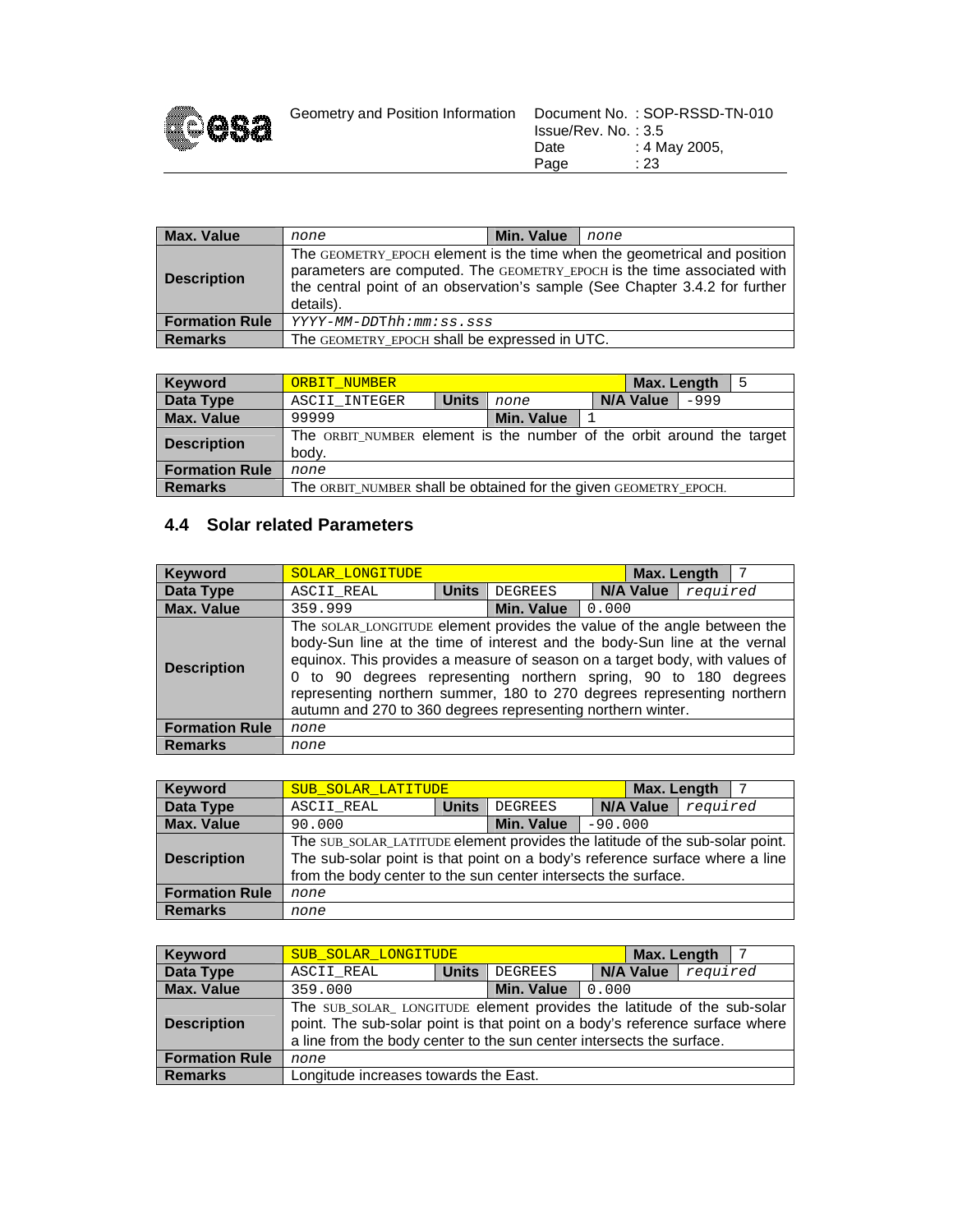

## **4.5 Spacecraft related Parameters**

| <b>Keyword</b>        | <b>SC SUN DISTANCE</b>                                                                             |              |                   | Max. Length | 14       |
|-----------------------|----------------------------------------------------------------------------------------------------|--------------|-------------------|-------------|----------|
| Data Type             | ASCII REAL                                                                                         | <b>Units</b> | КM                | N/A Value   | required |
| <b>Max. Value</b>     | none                                                                                               |              | <b>Min. Value</b> |             |          |
| <b>Description</b>    | The sc sun DISTANCE element provides the distance from the spacecraft to<br>the center of the sun. |              |                   |             |          |
| <b>Formation Rule</b> | none                                                                                               |              |                   |             |          |
| <b>Remarks</b>        | none                                                                                               |              |                   |             |          |

| <b>Keyword</b>        | X SC SUN POSITION VECTOR                                                                                                                                                                                                     |              |                   |                  | Max. Length | 14 |
|-----------------------|------------------------------------------------------------------------------------------------------------------------------------------------------------------------------------------------------------------------------|--------------|-------------------|------------------|-------------|----|
| Data Type             | ASCII REAL                                                                                                                                                                                                                   | <b>Units</b> | KМ                | <b>N/A Value</b> | Required    |    |
| <b>Max. Value</b>     | none                                                                                                                                                                                                                         |              | <b>Min. Value</b> | None             |             |    |
| <b>Description</b>    | The x_sc_sun_position _vector element indicates the x component of the<br>position vector from the spacecraft to the sun, center expressed in J2000<br>reference frame, and corrected for light time and stellar aberration. |              |                   |                  |             |    |
| <b>Formation Rule</b> | None                                                                                                                                                                                                                         |              |                   |                  |             |    |
| <b>Remarks</b>        | None                                                                                                                                                                                                                         |              |                   |                  |             |    |

| Keyword               | Y SC SUN POSITION VECTOR                                                                                                                                                                                                     |              |                   |           | Max. Length<br>  14 |
|-----------------------|------------------------------------------------------------------------------------------------------------------------------------------------------------------------------------------------------------------------------|--------------|-------------------|-----------|---------------------|
| Data Type             | ASCII REAL                                                                                                                                                                                                                   | <b>Units</b> | KМ                | N/A Value | Required            |
| <b>Max. Value</b>     | none                                                                                                                                                                                                                         |              | <b>Min. Value</b> | None      |                     |
| <b>Description</b>    | The Y_SC_SUN_POSITION _VECTOR element indicates the y component of the<br>position vector from the spacecraft to the sun, center expressed in J2000<br>reference frame, and corrected for light time and stellar aberration. |              |                   |           |                     |
| <b>Formation Rule</b> | None                                                                                                                                                                                                                         |              |                   |           |                     |
| <b>Remarks</b>        | None                                                                                                                                                                                                                         |              |                   |           |                     |

| <b>Keyword</b>        | Z SC SUN POSITION VECTOR                                                                                                                                                                                                     |              |                   | Max. Length      | 14       |
|-----------------------|------------------------------------------------------------------------------------------------------------------------------------------------------------------------------------------------------------------------------|--------------|-------------------|------------------|----------|
| Data Type             | ASCII REAL                                                                                                                                                                                                                   | <b>Units</b> | КM                | <b>N/A Value</b> | Required |
| <b>Max. Value</b>     | none                                                                                                                                                                                                                         |              | <b>Min. Value</b> | None             |          |
| <b>Description</b>    | The z_sc_sun_position _vector element indicates the z component of the<br>position vector from the spacecraft to the sun, center expressed in J2000<br>reference frame, and corrected for light time and stellar aberration. |              |                   |                  |          |
| <b>Formation Rule</b> | None                                                                                                                                                                                                                         |              |                   |                  |          |
| <b>Remarks</b>        | None                                                                                                                                                                                                                         |              |                   |                  |          |

| Keyword               | X SC SUN VELOCITY VECTOR                                                                                                                                                                                                    |              |            | Max. Length |          |
|-----------------------|-----------------------------------------------------------------------------------------------------------------------------------------------------------------------------------------------------------------------------|--------------|------------|-------------|----------|
| Data Type             | ASCII REAL                                                                                                                                                                                                                  | <b>Units</b> | KM/S       | N/A Value   | required |
| <b>Max. Value</b>     | none                                                                                                                                                                                                                        |              | Min. Value | None        |          |
| <b>Description</b>    | The X_SC_SUN_VELOCITY_VECTOR element indicates the x component of the<br>velocity vector form the spacecraft to the Sun, center expressed in J2000<br>reference frame, and corrected for light time and stellar aberration. |              |            |             |          |
| <b>Formation Rule</b> | None                                                                                                                                                                                                                        |              |            |             |          |
| <b>Remarks</b>        | None                                                                                                                                                                                                                        |              |            |             |          |

| Keyword   | <u> SC SUN VELOCITY VECTOR</u> |              |      | Max. Length |           |          |  |
|-----------|--------------------------------|--------------|------|-------------|-----------|----------|--|
| Data Type | ASCII REAL                     | <b>Units</b> | KM/S |             | N/A Value | required |  |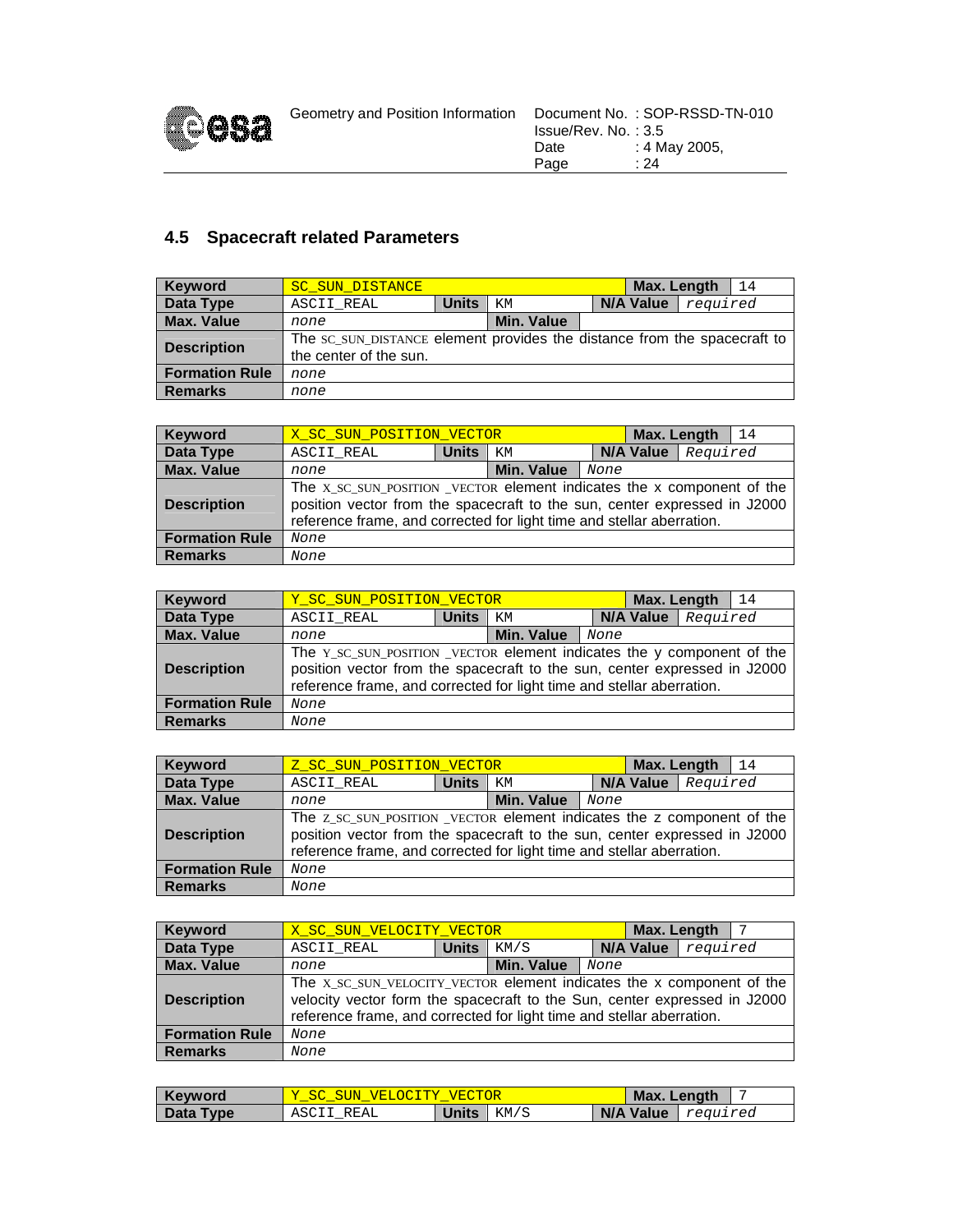

|                      | Document No.: SOP-RSSD-TN-010 |
|----------------------|-------------------------------|
| Issue/Rev. No. : 3.5 |                               |
| Date                 | : 4 May 2005,                 |
| Page                 | : 25                          |

| <b>Max. Value</b>     | none                                                                  | Min. Value | None                                                                                                                                               |
|-----------------------|-----------------------------------------------------------------------|------------|----------------------------------------------------------------------------------------------------------------------------------------------------|
| <b>Description</b>    | reference frame, and corrected for light time and stellar aberration. |            | The Y SC SUN VELOCITY VECTOR element indicates the y component of the<br>velocity vector form the spacecraft to the Sun, center expressed in J2000 |
| <b>Formation Rule</b> | None                                                                  |            |                                                                                                                                                    |
| <b>Remarks</b>        | None                                                                  |            |                                                                                                                                                    |

| <b>Keyword</b>        | Z SC SUN VELOCITY VECTOR                                                                                                                                                                                                    |              |                   | Max. Length | $\sqrt{7}$           |
|-----------------------|-----------------------------------------------------------------------------------------------------------------------------------------------------------------------------------------------------------------------------|--------------|-------------------|-------------|----------------------|
| Data Type             | ASCII REAL                                                                                                                                                                                                                  | <b>Units</b> | KM/S              |             | N/A Value   required |
| <b>Max. Value</b>     | none                                                                                                                                                                                                                        |              | <b>Min. Value</b> | None        |                      |
| <b>Description</b>    | The z_sc_sun_vELOCITY_VECTOR element indicates the z component of the<br>velocity vector form the spacecraft to the Sun, center expressed in J2000<br>reference frame, and corrected for light time and stellar aberration. |              |                   |             |                      |
| <b>Formation Rule</b> | None                                                                                                                                                                                                                        |              |                   |             |                      |
| <b>Remarks</b>        | None                                                                                                                                                                                                                        |              |                   |             |                      |

| <b>Keyword</b>        | X_SC_TARGET_POSITION_VECTOR                                                                                                                                                                                                      |              |                   | Max. Length      | 14       |
|-----------------------|----------------------------------------------------------------------------------------------------------------------------------------------------------------------------------------------------------------------------------|--------------|-------------------|------------------|----------|
| Data Type             | ASCII REAL                                                                                                                                                                                                                       | <b>Units</b> | KМ                | <b>N/A Value</b> | Required |
| <b>Max. Value</b>     | none                                                                                                                                                                                                                             |              | <b>Min. Value</b> | None             |          |
| <b>Description</b>    | The X_SC_TARGET_POSITION_VECTOR element indicates the x component of the<br>position vector from the spacecraft to the target center expressed in J2000<br>reference frame, and corrected for light time and stellar aberration. |              |                   |                  |          |
| <b>Formation Rule</b> | None                                                                                                                                                                                                                             |              |                   |                  |          |
| <b>Remarks</b>        | None                                                                                                                                                                                                                             |              |                   |                  |          |

| <b>Keyword</b>        | Y SC TARGET POSITION VECTOR                                                                                                                                                                                                      |              |                   | Max. Length | 14       |
|-----------------------|----------------------------------------------------------------------------------------------------------------------------------------------------------------------------------------------------------------------------------|--------------|-------------------|-------------|----------|
| Data Type             | ASCII REAL                                                                                                                                                                                                                       | <b>Units</b> | КM                | N/A Value   | Required |
| <b>Max. Value</b>     | none                                                                                                                                                                                                                             |              | <b>Min. Value</b> | None        |          |
| <b>Description</b>    | The Y_SC_TARGET_POSITION_VECTOR element indicates the y component of the<br>position vector from the spacecraft to the target center expressed in J2000<br>reference frame, and corrected for light time and stellar aberration. |              |                   |             |          |
| <b>Formation Rule</b> | None                                                                                                                                                                                                                             |              |                   |             |          |
| <b>Remarks</b>        | None                                                                                                                                                                                                                             |              |                   |             |          |

| Keyword               | Z SC TARGET POSITION VECTOR                                                                                                                                                                                                      |              | Max. Length<br>14 |                  |          |  |
|-----------------------|----------------------------------------------------------------------------------------------------------------------------------------------------------------------------------------------------------------------------------|--------------|-------------------|------------------|----------|--|
| Data Type             | ASCII REAL                                                                                                                                                                                                                       | <b>Units</b> | KM                | <b>N/A Value</b> | required |  |
| <b>Max. Value</b>     | none                                                                                                                                                                                                                             |              | <b>Min. Value</b> | None             |          |  |
| <b>Description</b>    | The z sc_TARGET_POSITION_VECTOR_element indicates the z component of the<br>position vector from the spacecraft to the target center expressed in J2000<br>reference frame, and corrected for light time and stellar aberration. |              |                   |                  |          |  |
| <b>Formation Rule</b> | none                                                                                                                                                                                                                             |              |                   |                  |          |  |
| <b>Remarks</b>        | none                                                                                                                                                                                                                             |              |                   |                  |          |  |

| Keyword            | X SC TARGET VELOCITY VECTOR                                                 |                                                                      |                   |      | Max. Length 7             |  |  |
|--------------------|-----------------------------------------------------------------------------|----------------------------------------------------------------------|-------------------|------|---------------------------|--|--|
| Data Type          | ASCII REAL                                                                  | <b>Units</b>                                                         | KM/S              |      | <b>N/A Value</b> required |  |  |
| <b>Max. Value</b>  | none                                                                        |                                                                      | <b>Min. Value</b> | none |                           |  |  |
|                    |                                                                             | The X_SC_TARGET_VELOCITY_VECTOR element indicates the x component of |                   |      |                           |  |  |
| <b>Description</b> | the velocity vector from the spacecraft to the target center expressed in   |                                                                      |                   |      |                           |  |  |
|                    | J2000 reference frame, and corrected for light time and stellar aberration. |                                                                      |                   |      |                           |  |  |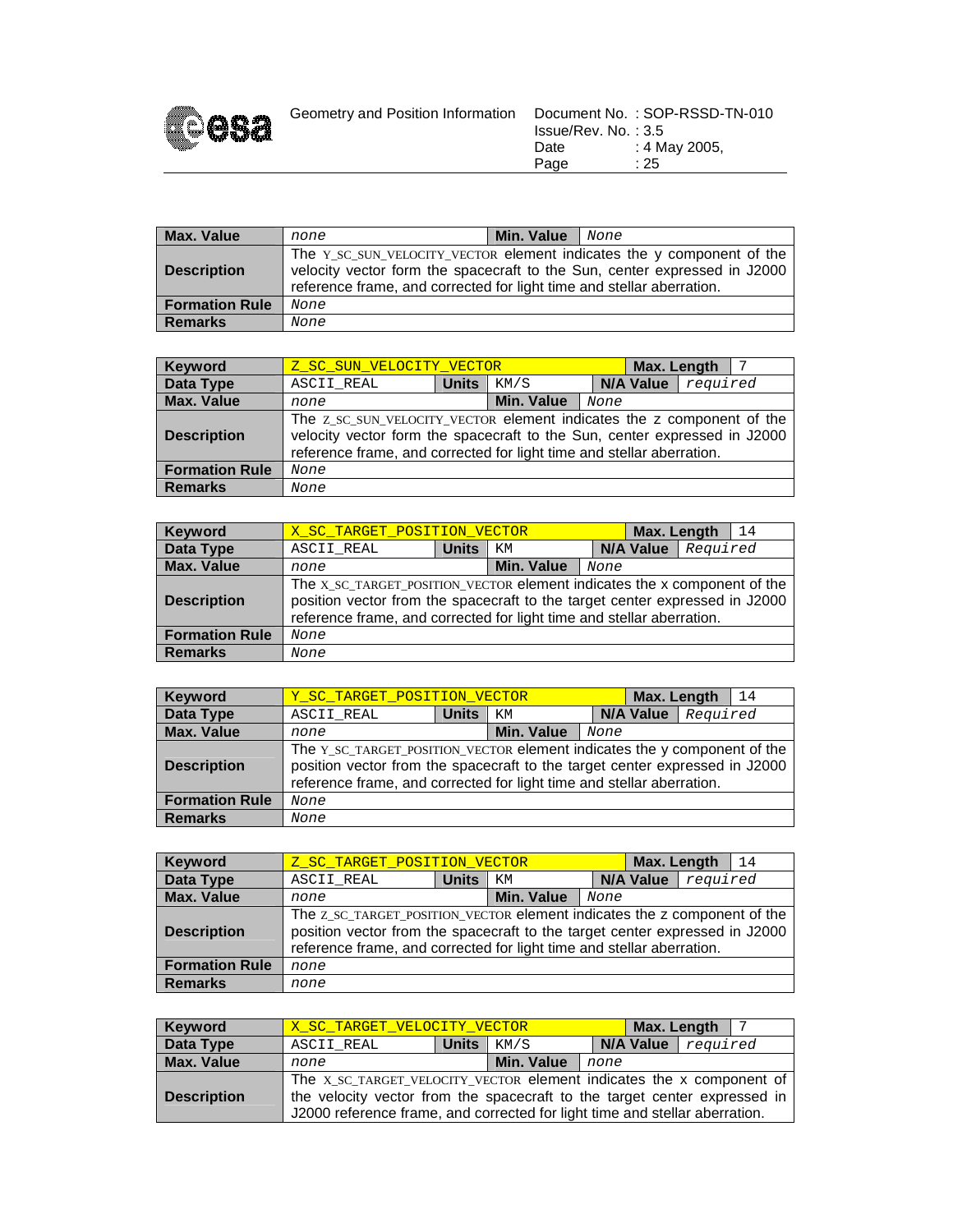

Geometry and Position Information Document No.

| <b>Formation Rule</b> | None |
|-----------------------|------|
| Remarks               | None |

| Keyword               | Y SC TARGET VELOCITY VECTOR                                                                                                                                                                                                      |              | Max. Length       | 7                |          |
|-----------------------|----------------------------------------------------------------------------------------------------------------------------------------------------------------------------------------------------------------------------------|--------------|-------------------|------------------|----------|
| Data Type             | ASCII REAL                                                                                                                                                                                                                       | <b>Units</b> | KM/S              | <b>N/A Value</b> | required |
| <b>Max. Value</b>     | none                                                                                                                                                                                                                             |              | <b>Min. Value</b> | none             |          |
| <b>Description</b>    | The Y_SC_TARGET_VELOCITY_VECTOR element indicates the y component of<br>the velocity vector from the spacecraft to the target center expressed in<br>J2000 reference frame, and corrected for light time and stellar aberration. |              |                   |                  |          |
| <b>Formation Rule</b> | none                                                                                                                                                                                                                             |              |                   |                  |          |
| <b>Remarks</b>        | none                                                                                                                                                                                                                             |              |                   |                  |          |

| <b>Keyword</b>        | Z SC TARGET VELOCITY VECTOR                                                                                                                                                                                                      |              |                   | Max. Length      | 7               |
|-----------------------|----------------------------------------------------------------------------------------------------------------------------------------------------------------------------------------------------------------------------------|--------------|-------------------|------------------|-----------------|
| Data Type             | ASCII REAL                                                                                                                                                                                                                       | <b>Units</b> | KM/S              | <b>N/A Value</b> | <i>required</i> |
| <b>Max. Value</b>     | none                                                                                                                                                                                                                             |              | <b>Min. Value</b> | none             |                 |
| <b>Description</b>    | The Z_SC_TARGET_VELOCITY_VECTOR element indicates the z component of<br>the velocity vector from the spacecraft to the target center expressed in<br>J2000 reference frame, and corrected for light time and stellar aberration. |              |                   |                  |                 |
| <b>Formation Rule</b> | none                                                                                                                                                                                                                             |              |                   |                  |                 |
| <b>Remarks</b>        | none                                                                                                                                                                                                                             |              |                   |                  |                 |

| Keyword               | SPACECRAFT ALTITUDE                                                                                                                                    |              | Max. Length       |           |                      |
|-----------------------|--------------------------------------------------------------------------------------------------------------------------------------------------------|--------------|-------------------|-----------|----------------------|
| Data Type             | ASCII REAL                                                                                                                                             | <b>Units</b> | КM                | N/A Value | $\parallel$ required |
| <b>Max. Value</b>     | none                                                                                                                                                   |              | <b>Min. Value</b> | 0.000     |                      |
| <b>Description</b>    | The SPACECRAFT_ALTITUDE element provides the distance from the spacecraft<br>to a reference surface of the target body measured normal to the surface. |              |                   |           |                      |
| <b>Formation Rule</b> | none                                                                                                                                                   |              |                   |           |                      |
| <b>Remarks</b>        | none                                                                                                                                                   |              |                   |           |                      |

| Keyword               | SUB SPACECRAFT LATITUDE |                                                                                                                                                      |                   | Max. Length |                     | $\overline{7}$ |  |
|-----------------------|-------------------------|------------------------------------------------------------------------------------------------------------------------------------------------------|-------------------|-------------|---------------------|----------------|--|
| Data Type             | ASCII REAL              | <b>Units</b>                                                                                                                                         | DEGREES           |             | N/A Value   999.999 |                |  |
| <b>Max. Value</b>     | 90.000                  |                                                                                                                                                      | <b>Min. Value</b> | $-90.000$   |                     |                |  |
| <b>Description</b>    | spacecraft.             | The SUB_SPACECRAFT_LATITUDE element provides the latitude of the sub-<br>spacecraft point that is the point on a body that lies directly beneath the |                   |             |                     |                |  |
| <b>Formation Rule</b> | none                    |                                                                                                                                                      |                   |             |                     |                |  |
| <b>Remarks</b>        | none                    |                                                                                                                                                      |                   |             |                     |                |  |

| <b>Keyword</b>        | SUB SPACECRAFT LONGITUDE              |                                                                                                                                                        |                |           | Max. Length |  |  |
|-----------------------|---------------------------------------|--------------------------------------------------------------------------------------------------------------------------------------------------------|----------------|-----------|-------------|--|--|
| Data Type             | ASCII REAL                            | <b>Units</b>                                                                                                                                           | <b>DEGREES</b> | N/A Value | 999.999     |  |  |
| <b>Max. Value</b>     | 359.999                               |                                                                                                                                                        | Min. Value     | 0.000     |             |  |  |
| <b>Description</b>    | spacecraft.                           | The SUB_SPACECRAFT_LONGITUDE element provides the longitude of the sub-<br>spacecraft point that is the point on a body that lies directly beneath the |                |           |             |  |  |
| <b>Formation Rule</b> | none                                  |                                                                                                                                                        |                |           |             |  |  |
| <b>Remarks</b>        | Longitude increases towards the East. |                                                                                                                                                        |                |           |             |  |  |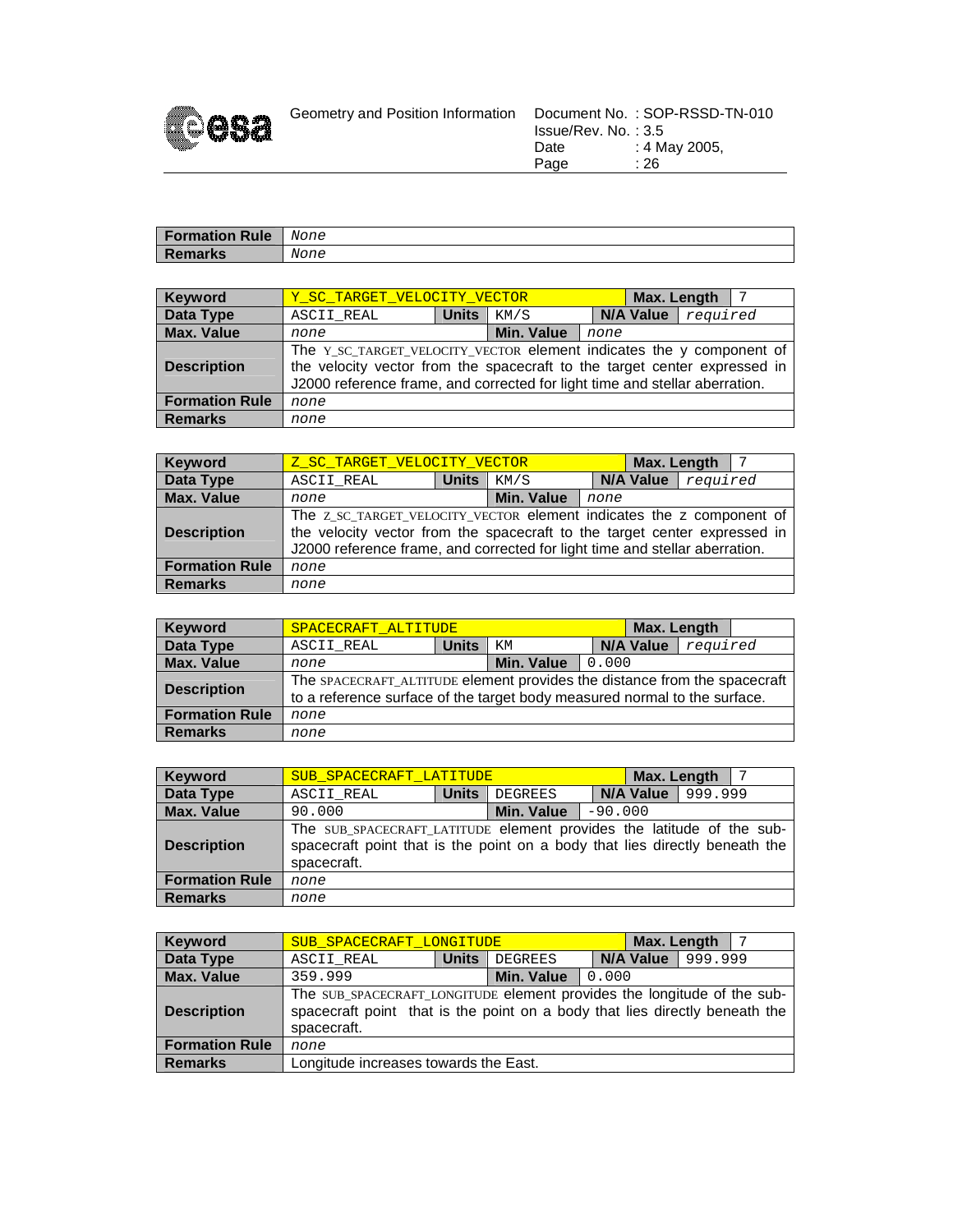

|                      | Document No.: SOP-RSSD-TN-010 |
|----------------------|-------------------------------|
| Issue/Rev. No. : 3.5 |                               |
| Date                 | : 4 May 2005,                 |
| Page                 | : 27                          |

## **4.6 Instrument Viewing related Parameters**

| Keyword               | <b>TARGET NAME</b>                                                                                                                                        |              |                   |      | Max. Length<br>120        |
|-----------------------|-----------------------------------------------------------------------------------------------------------------------------------------------------------|--------------|-------------------|------|---------------------------|
| <b>Data Type</b>      | <b>CHARACTER</b>                                                                                                                                          | <b>Units</b> | none              |      | <b>N/A Value</b> required |
| <b>Max. Value</b>     | none                                                                                                                                                      |              | <b>Min. Value</b> | none |                           |
| <b>Description</b>    | The TARGET NAME element provides the name of an observed target. The<br>Target might be a planet, satellite, ring, region, feature, asteroid, comet, etc. |              |                   |      |                           |
| <b>Formation Rule</b> | none                                                                                                                                                      |              |                   |      |                           |
| Remarks               | none                                                                                                                                                      |              |                   |      |                           |

| <b>Keyword</b>        | LOCAL TRUE SOLAR TIME                                                                                                                                                                                                                                                                                                                                                                                                                                                       |              |                |                    | Max. Length |
|-----------------------|-----------------------------------------------------------------------------------------------------------------------------------------------------------------------------------------------------------------------------------------------------------------------------------------------------------------------------------------------------------------------------------------------------------------------------------------------------------------------------|--------------|----------------|--------------------|-------------|
| Data Type             | ASCII REAL                                                                                                                                                                                                                                                                                                                                                                                                                                                                  | <b>Units</b> | <b>DEGREES</b> | <b>N/A Value</b>   | 999.999     |
| <b>Max. Value</b>     | 359.999                                                                                                                                                                                                                                                                                                                                                                                                                                                                     |              | Min. Value     | 0.000              |             |
| <b>Description</b>    | LOCAL_TRUE_SOLAR_TIME element<br>The<br>instantaneous apparent sun position at the center of the observation. The<br>LOCAL_TRUE_SOLAR_TIME is the angle between the extension of the vector<br>from the Sun to the target body center and vector from the target body's<br>planetocentric center to the spacecraft projected on the target body's ecliptic<br>plan. This angle is measured in a counterclockwise direction when viewed<br>from north of the ecliptic plane. |              |                | provides a measure | the<br>οt   |
| <b>Formation Rule</b> | none                                                                                                                                                                                                                                                                                                                                                                                                                                                                        |              |                |                    |             |
| <b>Remarks</b>        | none                                                                                                                                                                                                                                                                                                                                                                                                                                                                        |              |                |                    |             |

| <b>Keyword</b>        | START POINT LATITUDE                                                                                                                      |              |                   |                          | Max. Length<br>l 7 |
|-----------------------|-------------------------------------------------------------------------------------------------------------------------------------------|--------------|-------------------|--------------------------|--------------------|
| Data Type             | ASCII REAL                                                                                                                                | <b>Units</b> | <b>DEGREES</b>    | <b>N/A Value</b> 999.999 |                    |
| <b>Max. Value</b>     | 90.000                                                                                                                                    |              | <b>Min. Value</b> | $-90.000$                |                    |
| <b>Description</b>    | The START_POINT_LATITUDE element provides the latitude of the left-hand<br>corner point of the current "line" in the instrument detector. |              |                   |                          |                    |
| <b>Formation Rule</b> | none                                                                                                                                      |              |                   |                          |                    |
| <b>Remarks</b>        | none                                                                                                                                      |              |                   |                          |                    |

| <b>Keyword</b>        | START POINT LONGITUDE                                                                                                                       |              |                   | Max. Length<br>I 7       |  |  |
|-----------------------|---------------------------------------------------------------------------------------------------------------------------------------------|--------------|-------------------|--------------------------|--|--|
| Data Type             | ASCII REAL                                                                                                                                  | <b>Units</b> | DEGREES           | <b>N/A Value</b> 999.999 |  |  |
| <b>Max. Value</b>     | 359.999                                                                                                                                     |              | <b>Min. Value</b> | 0.000                    |  |  |
| <b>Description</b>    | The START_POINT_LONGITUDE element provides the longitude of the left-hand<br>corner point of the current "line" in the instrument detector. |              |                   |                          |  |  |
| <b>Formation Rule</b> | none                                                                                                                                        |              |                   |                          |  |  |
| <b>Remarks</b>        | Longitude increases towards the East.                                                                                                       |              |                   |                          |  |  |

| Keyword               | END POINT LATITUDE                                                                                                                       |              |                   | Max. Length | 7       |
|-----------------------|------------------------------------------------------------------------------------------------------------------------------------------|--------------|-------------------|-------------|---------|
| Data Type             | ASCII REAL                                                                                                                               | <b>Units</b> | DEGREES           | N/A Value   | 999.999 |
| <b>Max. Value</b>     | 90.000                                                                                                                                   |              | <b>Min. Value</b> | $-90.000$   |         |
| <b>Description</b>    | The END_POINT_LATITUDE element provides the latitude of the right-hand<br>corner point of the current "line" in the instrument detector. |              |                   |             |         |
| <b>Formation Rule</b> | none                                                                                                                                     |              |                   |             |         |
| Remarks               | none                                                                                                                                     |              |                   |             |         |

| <b>Keyword</b> | POINT LONGITUDE<br>END. |       |         | Max. Length |  |                          |  |
|----------------|-------------------------|-------|---------|-------------|--|--------------------------|--|
| Data Type      | ASCII REAL              | Units | DEGREES |             |  | <b>N/A Value</b> 999.999 |  |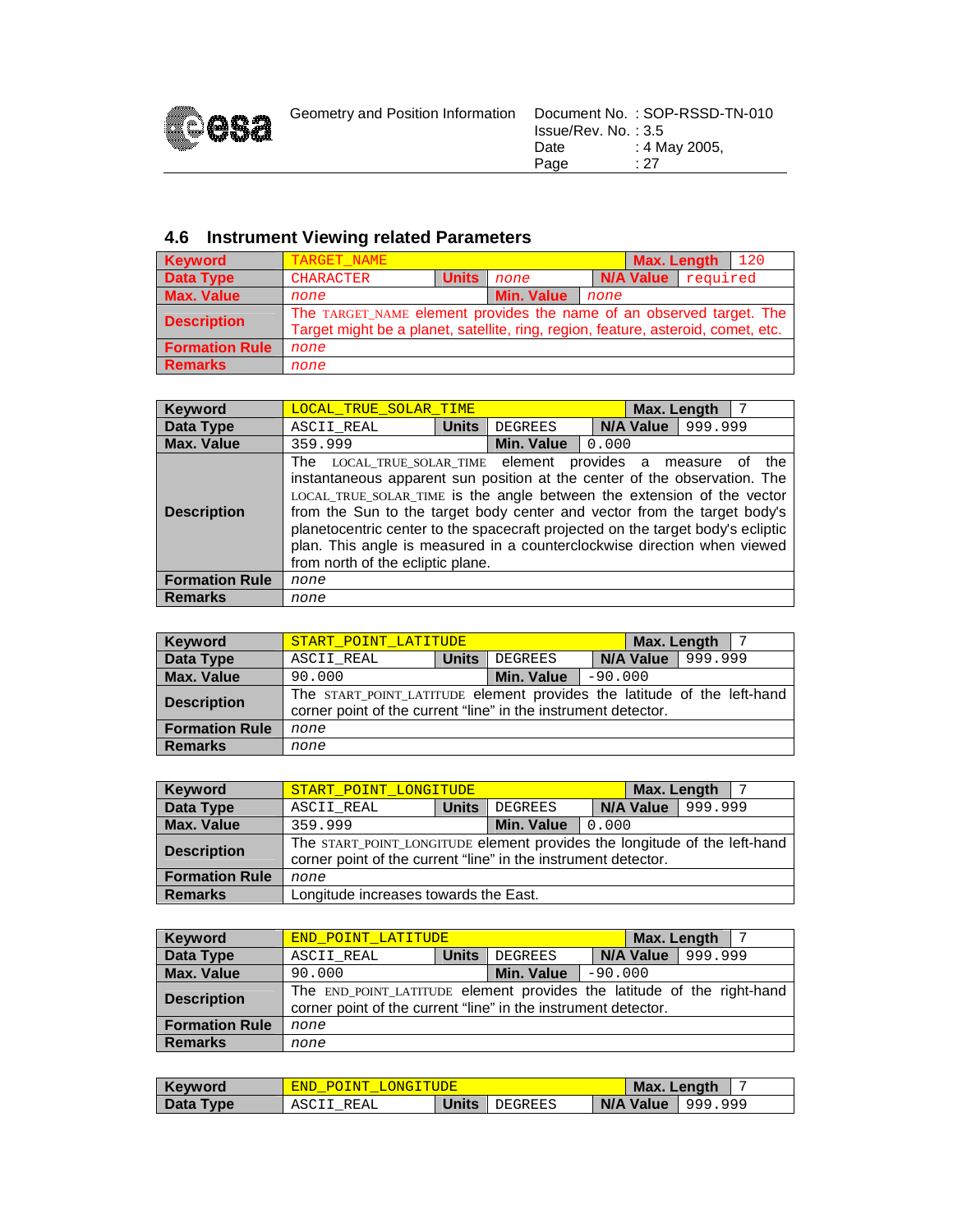

|                      | Document No.: SOP-RSSD-TN-010 |
|----------------------|-------------------------------|
| Issue/Rev. No. : 3.5 |                               |
| Date                 | : 4 May 2005,                 |
| Page                 | : 28                          |

| <b>Max. Value</b>     | 359.999                                                        | Min. Value $\vert 0.000 \rangle$ |                                                                          |
|-----------------------|----------------------------------------------------------------|----------------------------------|--------------------------------------------------------------------------|
| <b>Description</b>    | corner point of the current "line" in the instrument detector. |                                  | The END_POINT_LONGITUDE element provides the longitude of the right-hand |
| <b>Formation Rule</b> | none                                                           |                                  |                                                                          |
| Remarks               | Longitude increases towards the East.                          |                                  |                                                                          |

| <b>Keyword</b>        | CENTER LATITUDE                                                                                                                                                                                                                                                                                                                                                                                                                                 |              |                |             | Max. Length | 9 |
|-----------------------|-------------------------------------------------------------------------------------------------------------------------------------------------------------------------------------------------------------------------------------------------------------------------------------------------------------------------------------------------------------------------------------------------------------------------------------------------|--------------|----------------|-------------|-------------|---|
| Data Type             | ASCII REAL                                                                                                                                                                                                                                                                                                                                                                                                                                      | <b>Units</b> | <b>DEGREES</b> | N/A Value   | 999.99999   |   |
| <b>Max. Value</b>     | 90.00000                                                                                                                                                                                                                                                                                                                                                                                                                                        |              | Min. Value     | $-90.00000$ |             |   |
| <b>Description</b>    | The CENTER_LATITUDE element provides the reference latitude for the<br>observation. This is the latitude that corresponds with the central point of the<br>observation, as seen from the instrument on the spacecraft.                                                                                                                                                                                                                          |              |                |             |             |   |
| <b>Formation Rule</b> | none                                                                                                                                                                                                                                                                                                                                                                                                                                            |              |                |             |             |   |
| <b>Remarks</b>        | The plane defined by the instrument position and the start and end points of<br>the line may differ from the plane defined by the center of the planet and the<br>same two end points. Therefore, the center of the line from the instrument<br>perspective may differ from the geometrical center as seen from the center<br>of the planet, and may also differ from the mathematical center of a straight<br>line connecting both end points. |              |                |             |             |   |

| <b>Keyword</b>        | CENTER LONGITUDE                                                                                                                                                                                                                                                                                                                                                                                                                                                                         |              |                |         | Max. Length |           | 9 |
|-----------------------|------------------------------------------------------------------------------------------------------------------------------------------------------------------------------------------------------------------------------------------------------------------------------------------------------------------------------------------------------------------------------------------------------------------------------------------------------------------------------------------|--------------|----------------|---------|-------------|-----------|---|
| Data Type             | ASCII REAL                                                                                                                                                                                                                                                                                                                                                                                                                                                                               | <b>Units</b> | <b>DEGREES</b> |         | N/A Value   | 999.99999 |   |
| <b>Max. Value</b>     | 359.99999                                                                                                                                                                                                                                                                                                                                                                                                                                                                                |              | Min. Value     | 0.00000 |             |           |   |
| <b>Description</b>    | The CENTER_LONGITUDE element provides the reference longitude for the<br>observation. This is the longitude of the central point of the observation, as<br>seen from the instrument on the spacecraft.                                                                                                                                                                                                                                                                                   |              |                |         |             |           |   |
| <b>Formation Rule</b> | none                                                                                                                                                                                                                                                                                                                                                                                                                                                                                     |              |                |         |             |           |   |
| <b>Remarks</b>        | Longitude increases towards the East.<br>The plane defined by the instrument position and the start and end points of<br>the line may differ from the plane defined by the center of the planet and the<br>same two end points. Therefore, the center of the line from the instrument<br>perspective may differ from the geometrical center as seen from the center<br>of the planet, and may also differ from the mathematical center of a straight<br>line connecting both end points. |              |                |         |             |           |   |

| Keyword               | <b>PHASE ANGLE</b>                                                                                                                                                                                                                                                                                  |              |                   | Max. Length |         |
|-----------------------|-----------------------------------------------------------------------------------------------------------------------------------------------------------------------------------------------------------------------------------------------------------------------------------------------------|--------------|-------------------|-------------|---------|
| Data Type             | ASCII REAL                                                                                                                                                                                                                                                                                          | <b>Units</b> | <b>DEGREES</b>    | N/A Value   | 999.999 |
| <b>Max. Value</b>     | 180.000                                                                                                                                                                                                                                                                                             |              | <b>Min. Value</b> | 0.000       |         |
| <b>Description</b>    | The PHASE_ANGLE element provides a measure of the relationship between<br>the instrument viewing position and incident illumination (such as solar light).<br>Phase angle is measured at the target; it is the angle between a vector to<br>the illumination source and a vector to the instrument. |              |                   |             |         |
| <b>Formation Rule</b> | none                                                                                                                                                                                                                                                                                                |              |                   |             |         |
| <b>Remarks</b>        | none                                                                                                                                                                                                                                                                                                |              |                   |             |         |

| Keyword           | INCIDENCE ANGLE |              |            | Max. Length              |  |
|-------------------|-----------------|--------------|------------|--------------------------|--|
| Data Type         | ASCII REAL      | <b>Units</b> | DEGREES    | <b>N/A Value</b> 999.999 |  |
| <b>Max. Value</b> | 90.000          |              | Min. Value | 0.000                    |  |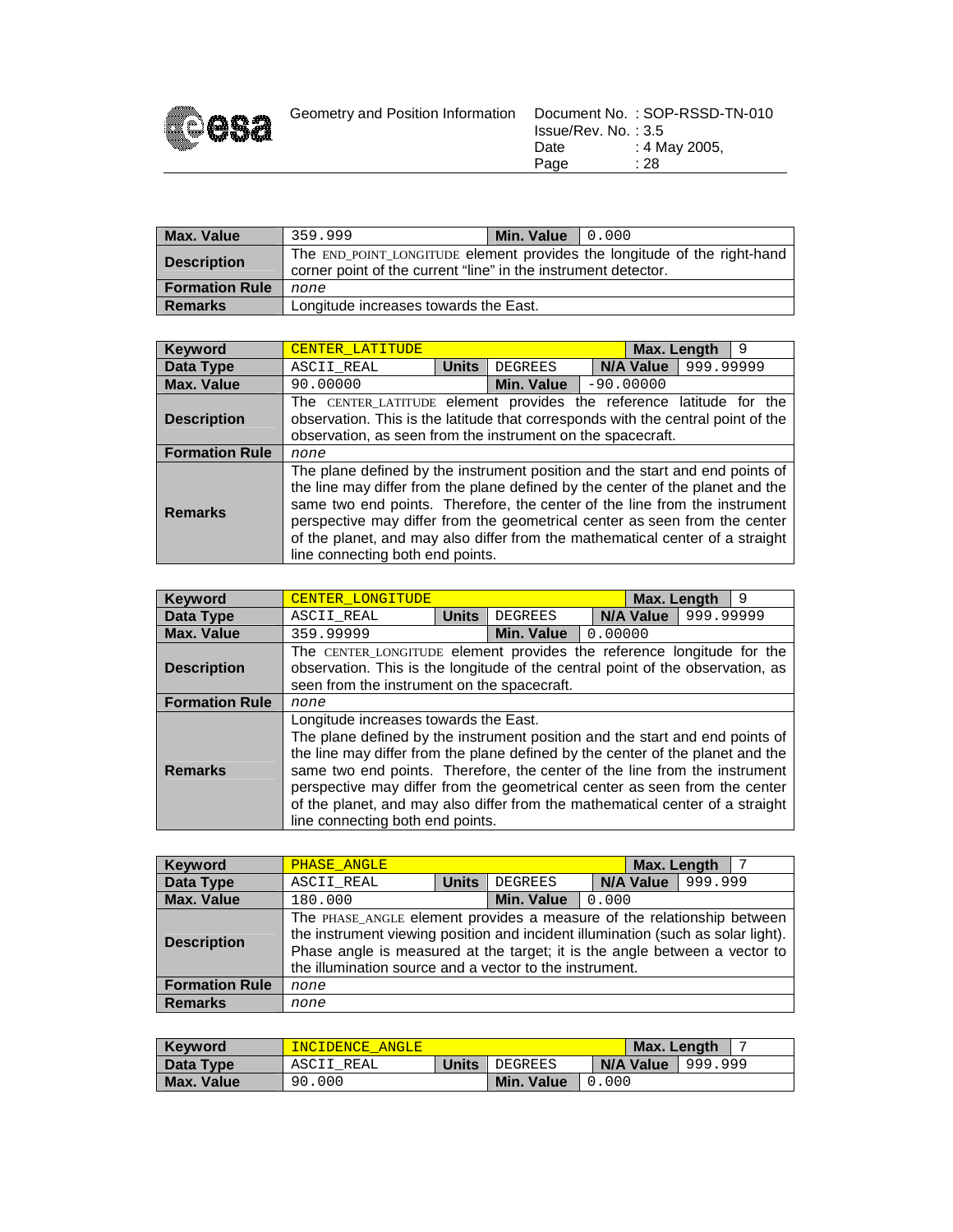

Geometry and Position Information Document No.

| <b>Description</b>    | The INCIDENCE ANGLE element provides a measure of the lighting condition<br>at the intercept point. Incidence angle is the angle between the local vertical<br>at the intercept point (surface) and a vector from the intercept point to the<br>sun. The incidence angle varies from 0 degrees when the intercept point<br>coincides with the sub-solar point to 90 degrees when the intercept point is<br>at the terminator (i.e., in the shadowed or dark portion of the target body). |
|-----------------------|------------------------------------------------------------------------------------------------------------------------------------------------------------------------------------------------------------------------------------------------------------------------------------------------------------------------------------------------------------------------------------------------------------------------------------------------------------------------------------------|
| <b>Formation Rule</b> | none                                                                                                                                                                                                                                                                                                                                                                                                                                                                                     |
| <b>Remarks</b>        | none                                                                                                                                                                                                                                                                                                                                                                                                                                                                                     |

| Keyword               | <b>EMISSION ANGLE</b>                                                                                                                                                                                                                                                                                                                                                            |              |                |                  | Max. Length<br>$-7$ |
|-----------------------|----------------------------------------------------------------------------------------------------------------------------------------------------------------------------------------------------------------------------------------------------------------------------------------------------------------------------------------------------------------------------------|--------------|----------------|------------------|---------------------|
| Data Type             | ASCII REAL                                                                                                                                                                                                                                                                                                                                                                       | <b>Units</b> | <b>DEGREES</b> | <b>N/A Value</b> | 999.999             |
| <b>Max. Value</b>     | 90.000                                                                                                                                                                                                                                                                                                                                                                           |              | Min. Value     | 0.000            |                     |
| <b>Description</b>    | The EMISSION_ANGLE element provides the value of the angle between the<br>surface normal vector at the intercept point and a vector from the intercept<br>point to the spacecraft. This angle varies from 0 degrees when the<br>spacecraft is viewing the sub-spacecraft point (nadir viewing) to 90 degrees<br>when the intercept is tangent to the surface of the target body. |              |                |                  |                     |
| <b>Formation Rule</b> | none                                                                                                                                                                                                                                                                                                                                                                             |              |                |                  |                     |
| <b>Remarks</b>        | none                                                                                                                                                                                                                                                                                                                                                                             |              |                |                  |                     |

| <b>Keyword</b>        | SLANT DISTANCE                                                                                                                       |              |                                  | Max. Length                 |
|-----------------------|--------------------------------------------------------------------------------------------------------------------------------------|--------------|----------------------------------|-----------------------------|
| Data Type             | ASCII REAL                                                                                                                           | <b>Units</b> | КM                               | <b>N/A Value</b> $-999.999$ |
| <b>Max. Value</b>     | none                                                                                                                                 |              | Min. Value $\vert 0.000 \rangle$ |                             |
| <b>Description</b>    | The SLANT_DISTANCE element provides a measure of the distance from the<br>spacecraft to the center of the observation on the target. |              |                                  |                             |
| <b>Formation Rule</b> | none                                                                                                                                 |              |                                  |                             |
| <b>Remarks</b>        | none                                                                                                                                 |              |                                  |                             |

| <b>Keyword</b>        | NORTH POLE AZIMUTH ANGLE                                                                                                                                                                                                                                                                                                             |              |            | Max. Length |           |         |  |
|-----------------------|--------------------------------------------------------------------------------------------------------------------------------------------------------------------------------------------------------------------------------------------------------------------------------------------------------------------------------------|--------------|------------|-------------|-----------|---------|--|
| Data Type             | ASCII REAL                                                                                                                                                                                                                                                                                                                           | <b>Units</b> | DEGREES    |             | N/A Value | 999.999 |  |
| <b>Max. Value</b>     | 359.999                                                                                                                                                                                                                                                                                                                              |              | Min. Value | 0.000       |           |         |  |
| <b>Description</b>    | The NORTH_POLE_AZIMUTH_ANGLE element provides the value of the angle<br>between a line from the image center to the north pole and a reference line<br>in the image plane. The reference line is a horizontal line from the image<br>center to the middle right edge of the image. This angle increases in a<br>clockwise direction. |              |            |             |           |         |  |
| <b>Formation Rule</b> | none                                                                                                                                                                                                                                                                                                                                 |              |            |             |           |         |  |
| <b>Remarks</b>        | The NORTH_POLE_AZIMUTH_ANGLE is defined as the angle between a vector<br>from the "line center" to the north pole, and a vector from the "line center" to<br>the right-hand end point of the line.                                                                                                                                   |              |            |             |           |         |  |

| Keyword               | SUB SC AZIMUTH ANGLE                                                                                                                                                                                                                                                                                                                          |              |            | Max. Length $ 7$         |  |  |
|-----------------------|-----------------------------------------------------------------------------------------------------------------------------------------------------------------------------------------------------------------------------------------------------------------------------------------------------------------------------------------------|--------------|------------|--------------------------|--|--|
| Data Type             | ASCII REAL                                                                                                                                                                                                                                                                                                                                    | <b>Units</b> | DEGREES    | <b>N/A Value</b> 999.999 |  |  |
| <b>Max. Value</b>     | 359.999                                                                                                                                                                                                                                                                                                                                       |              | Min. Value | 0.000                    |  |  |
| <b>Description</b>    | The SUB_SC_AZIMUTH_ANGLE element provides the value of the angle<br>between the line from the center of an image to the sub-spacecraft point and<br>a horizontal reference line (in the image plane) extending from the image<br>center to the middle right edge of the image. The values of this angle<br>increase in a clockwise direction. |              |            |                          |  |  |
| <b>Formation Rule</b> | none                                                                                                                                                                                                                                                                                                                                          |              |            |                          |  |  |